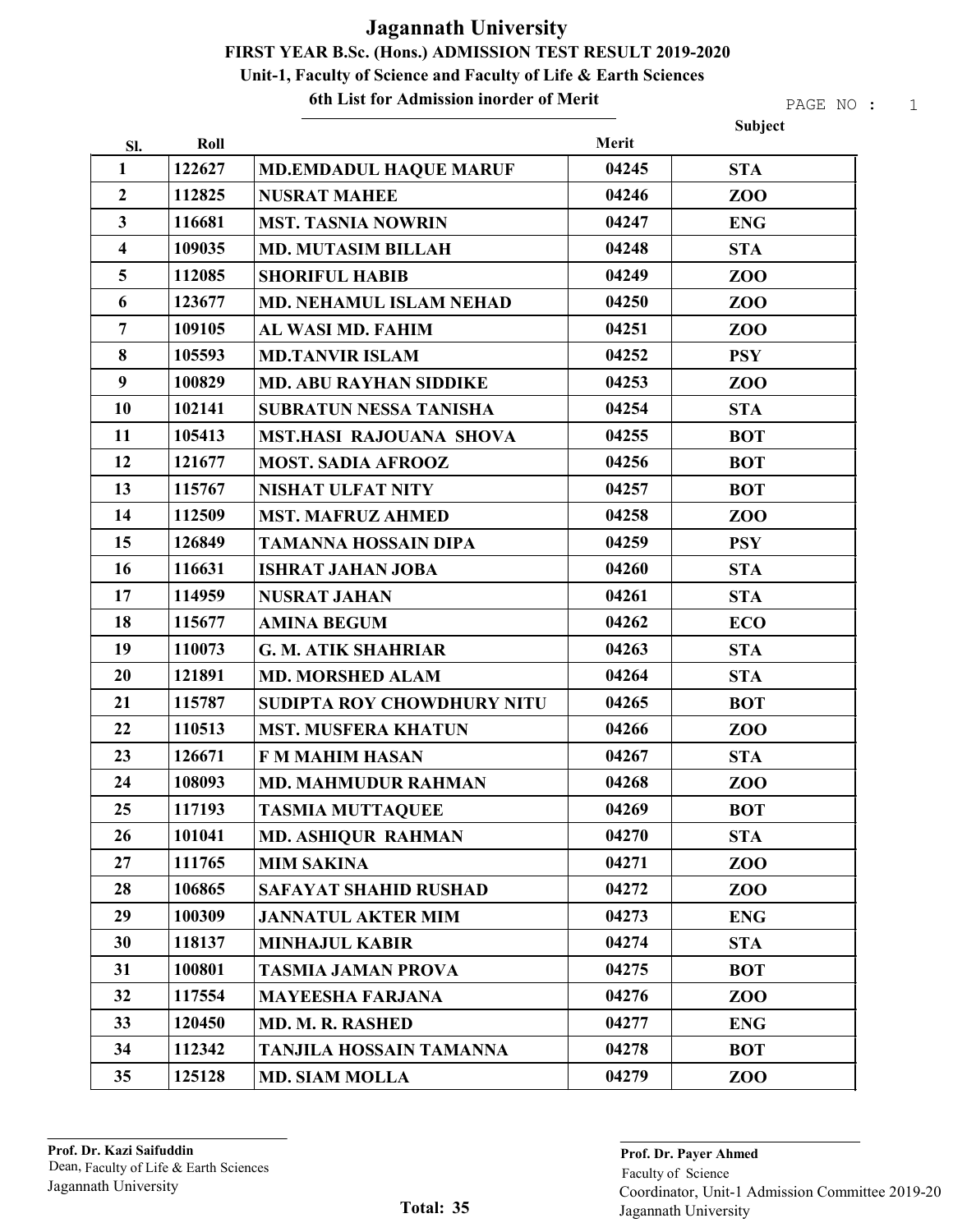#### 6th List for Admission inorder of Merit

|     |        |                                    |       | Subject    |
|-----|--------|------------------------------------|-------|------------|
| SI. | Roll   |                                    | Merit |            |
| 36  | 100252 | <b>SHEFAT AL MAHMUD</b>            | 04280 | ZOO        |
| 37  | 108500 | <b>ABDULLAH-ALL-NOMAN</b>          | 04281 | <b>LAW</b> |
| 38  | 123078 | <b>KOWSHIK KUMAR ROY</b>           | 04282 | <b>STA</b> |
| 39  | 118192 | <b>MT. JANNATUL MAOYA</b>          | 04283 | <b>FIN</b> |
| 40  | 119750 | <b>SHEIKH MASUMA AKTER PREETE</b>  | 04284 | <b>STA</b> |
| 41  | 125262 | <b>MD. SHAFIUL ALOM</b>            | 04285 | <b>ENG</b> |
| 42  | 124454 | <b>MD. NASIM HOSSAIN KHANDAKAR</b> | 04286 | ZOO        |
| 43  | 120598 | <b>MOHAMMAD MARUFUL ISLAM</b>      | 04287 | <b>BOT</b> |
| 44  | 106130 | <b>FOWARA SULTANA</b>              | 04288 | <b>GEO</b> |
| 45  | 112858 | <b>SUMAIYA KHATUN</b>              | 04289 | ZOO        |
| 46  | 125678 | <b>SAFINA TABASSUM TEEBA</b>       | 04290 | <b>STA</b> |
| 47  | 101358 | <b>ARINDAM PAUL ABIR</b>           | 04291 | <b>PSY</b> |
| 48  | 124164 | <b>ABRAR HASIN POLIN</b>           | 04292 | <b>ECO</b> |
| 49  | 101790 | <b>ZARIN RAHMAN TAPTI</b>          | 04293 | ZOO        |
| 50  | 105254 | <b>AMRINA RAHMAN</b>               | 04294 | <b>ECO</b> |
| 51  | 126896 | MUHAMMAD SHADAT MURSALIN           | 04295 | <b>STA</b> |
| 52  | 107332 | <b>MD. TAREK HASAN RONGON</b>      | 04296 | <b>LAW</b> |
| 53  | 119776 | <b>RADITA KHAN</b>                 | 04297 | ZOO        |
| 54  | 111130 | <b>ATIA ZANNAT DIA</b>             | 04298 | ZOO        |
| 55  | 121120 | <b>MD RAHBIA IBN JALAL</b>         | 04299 | <b>LAW</b> |
| 56  | 109416 | <b>ZAKIA SULTANA</b>               | 04300 | <b>PSY</b> |
| 57  | 126822 | <b>NAZIM-E-ALAM</b>                | 04301 | <b>BEd</b> |
| 58  | 126694 | <b>SAGUFTA AFRIN</b>               | 04302 | <b>BOT</b> |
| 59  | 108824 | <b>SANJIDA AFRIN PRACHI</b>        | 04303 | <b>PSY</b> |
| 60  | 115616 | <b>AMIT HASAN</b>                  | 04304 | ZOO        |
| 61  | 107924 | <b>AHNAF AL EMON</b>               | 04305 | ZOO        |
| 62  | 102014 | <b>MAHARAJ TEERTHA DEB</b>         | 04306 | <b>STA</b> |
| 63  | 125594 | <b>HUMAHUN KABIR RIDOY</b>         | 04307 | <b>STA</b> |
| 64  | 106920 | MD. SHAMIM SHAHARIA SHOYEB         | 04308 | <b>STA</b> |
| 65  | 103820 | <b>ABDUL HALIM</b>                 | 04309 | ZOO        |
| 66  | 105288 | <b>NIRJHAR SARKER</b>              | 04310 | <b>STA</b> |
| 67  | 111640 | <b>SHAH RIA ISLAM</b>              | 04311 | <b>GEO</b> |
| 68  | 103486 | <b>MD. NAZMUL HUDA NAYEM</b>       | 04312 | ZOO        |
| 69  | 106778 | <b>KANIZ FATEMA ORPA</b>           | 04313 | <b>BOT</b> |
| 70  | 116426 | RUBAIYAT YASMIN MOULY              | 04314 | <b>STA</b> |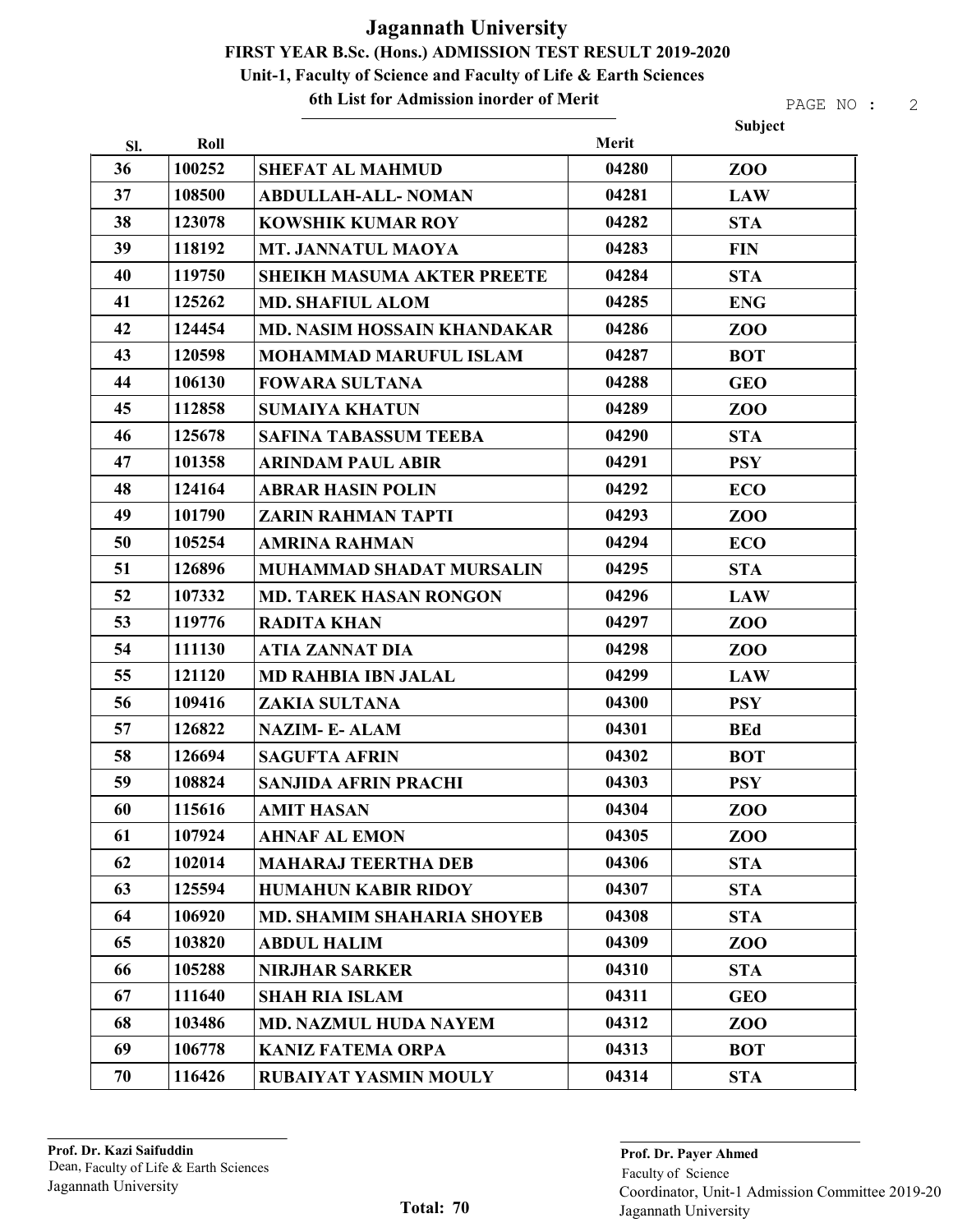#### 6th List for Admission inorder of Merit

|            |        |                                  |       | Subject    |
|------------|--------|----------------------------------|-------|------------|
| Sl.        | Roll   |                                  | Merit |            |
| 71         | 116780 | MST. FARIN FERDAWSHI ZOYANA      | 04315 | <b>BOT</b> |
| 72         | 109046 | <b>MUBTASIM FUAD CHOWDHURY</b>   | 04316 | <b>BOT</b> |
| 73         | 107990 | <b>JANNATUL NAYEEM NISHAN</b>    | 04317 | <b>STA</b> |
| 74         | 120086 | KHAN M.D TOWHIDUZZAMAN           | 04318 | <b>STA</b> |
| 75         | 116142 | <b>SUMAIYA ISLAM NIMA</b>        | 04319 | <b>ENG</b> |
| 76         | 126116 | <b>MOST. ROKAYA KARIM SMRITI</b> | 04320 | <b>BOT</b> |
| 77         | 107290 | <b>MD SHAMIM RAHMAN</b>          | 04321 | <b>BOT</b> |
| 78         | 119498 | <b>MD. RESHAD RAHMAN AMIYO</b>   | 04322 | <b>STA</b> |
| 79         | 119200 | <b>ANAYET RAHMAN</b>             | 04323 | ZOO        |
| 80         | 100364 | <b>MD. RAHAMAT ALI</b>           | 04324 | ZOO        |
| 81         | 126324 | <b>FAHMIDA TASNIM PROMI</b>      | 04325 | <b>MKT</b> |
| 82         | 114014 | <b>TONMOY MOHAJAN</b>            | 04326 | <b>GEO</b> |
| 83         | 109340 | <b>ABIR SARKAR</b>               | 04327 | <b>ECO</b> |
| 84         | 109068 | <b>MD. WARESUL ISLAM</b>         | 04328 | <b>ENG</b> |
| 85         | 102550 | <b>SANJEDA TASNIM NADIEA</b>     | 04329 | PAd        |
| 86         | 110768 | <b>MUHAMMAD ABU BAKAR</b>        | 04330 | <b>STA</b> |
| 87         | 122032 | <b>SHOUVIK SHOUMIK SHUVAM</b>    | 04331 | <b>STA</b> |
| 88         | 111366 | <b>ABDULLAH AL RAFI SHAKIB</b>   | 04332 | <b>STA</b> |
| 89         | 123780 | <b>NIAZ MURSHED</b>              | 04333 | <b>STA</b> |
| 90         | 120468 | <b>SADIA AFRIN SAWDA</b>         | 04334 | <b>BOT</b> |
| 91         | 106206 | MD. ASHIQUR RAHMAN TOUKI         | 04335 | <b>STA</b> |
| 92         | 100620 | ZARIN SADIKA RAHMAN              | 04336 | <b>BOT</b> |
| 93         | 118940 | <b>MIHAN MASMUM HASNINE</b>      | 04337 | <b>BOT</b> |
| 94         | 116044 | <b>MST. ANHA AFRIN</b>           | 04338 | <b>BOT</b> |
| 95         | 104462 | KAZI ABDULLAH AL ROMAYEL         | 04339 | <b>STA</b> |
| 96         | 108912 | <b>MIRZA FAKHRUL ALAM BAIG</b>   | 04340 | <b>LAW</b> |
| 97         | 108484 | <b>RISHIKASH CHANDRO RAY</b>     | 04341 | <b>STA</b> |
| 98         | 118254 | <b>SHANJIDA ALAM</b>             | 04342 | <b>STA</b> |
| 99         | 107918 | <b>ALIUL ISLAM</b>               | 04343 | <b>STA</b> |
| <b>100</b> | 109014 | <b>SHUAIB MAHAMUD SHIHAB</b>     | 04344 | PAd        |
| 101        | 113222 | <b>KOUSHIK ROY</b>               | 04345 | <b>GEO</b> |
| 102        | 119104 | <b>LATIFA NOUSHIN</b>            | 04346 | <b>BOT</b> |
| 103        | 118094 | <b>ESTIAK AHMED CHOWDHURY</b>    | 04347 | <b>PSY</b> |
| 104        | 123544 | <b>KHAIRUL ISLAM RIFAT</b>       | 04348 | <b>STA</b> |
| 105        | 100810 | REHNUMA TARANNUM                 | 04349 | <b>BOT</b> |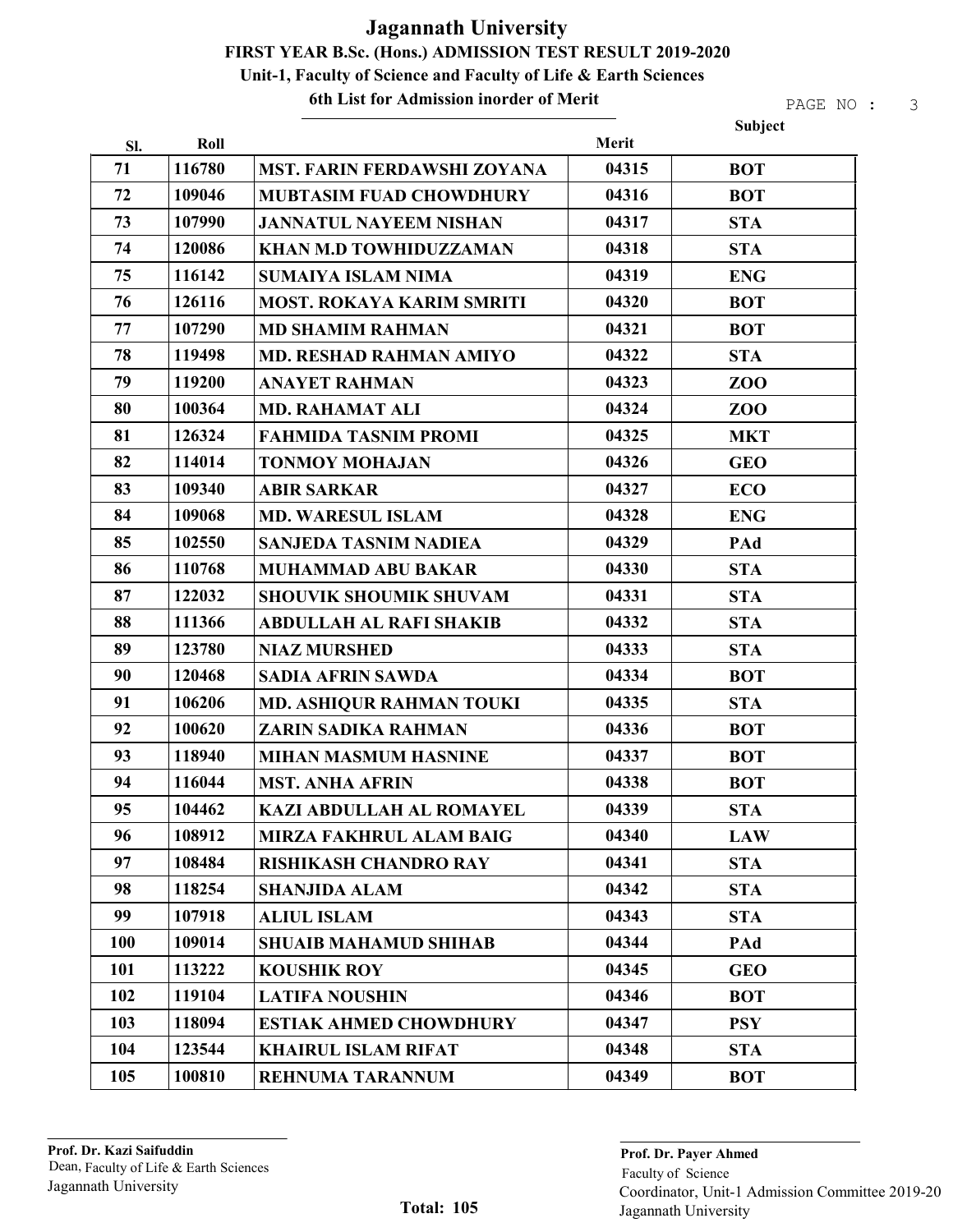6th List for Admission inorder of Merit

PAGE NO : 4

Subject

| SI.        | Roll   |                                  | Merit |            |
|------------|--------|----------------------------------|-------|------------|
| 106        | 124420 | <b>MD. JOBYDUL ISLAM</b>         | 04350 | <b>BOT</b> |
| 107        | 113910 | <b>MAHMUDA</b>                   | 04351 | <b>BOT</b> |
| 108        | 116124 | <b>FATEMA-TUJ-JOHORA</b>         | 04352 | <b>PSY</b> |
| 109        | 123638 | <b>TOUFATUL FARDUSHI ZILIK</b>   | 04353 | <b>STA</b> |
| <b>110</b> | 117724 | <b>MD. AMINUR ROSHID AMIN</b>    | 04354 | <b>STA</b> |
| 111        | 114942 | <b>TANIMA RANI BASAK</b>         | 04355 | <b>BOT</b> |
| 112        | 109394 | <b>MOURI JAHAN SHARNA</b>        | 04356 | <b>BOT</b> |
| 113        | 107562 | <b>TANJILA HOQUE</b>             | 04357 | <b>ENG</b> |
| 114        | 108968 | <b>NUSRAT JAHAN</b>              | 04358 | <b>LAW</b> |
| 115        | 107656 | <b>NUSRAT JAHAN NIKHAD</b>       | 04359 | <b>STA</b> |
| 116        | 119668 | <b>NAZNIN SULTANA</b>            | 04360 | <b>BOT</b> |
| 117        | 102752 | <b>S.M.ZUBAYER</b>               | 04361 | PAd        |
| 118        | 114814 | <b>B M SARZIL REDWAN</b>         | 04362 | <b>STA</b> |
| 119        | 125824 | <b>MST. SADIA ISLAM</b>          | 04363 | <b>STA</b> |
| 120        | 101530 | <b>MD. SHAMIUL BARI</b>          | 04364 | <b>BOT</b> |
| 121        | 100062 | <b>ROWNAK JAHAN MEEM</b>         | 04365 | <b>BOT</b> |
| 122        | 125940 | <b>MD. RASHED RAIHAN</b>         | 04366 | <b>PSY</b> |
| 123        | 114560 | <b>MD. GOLAM RABBANY NOYON</b>   | 04367 | <b>ECO</b> |
| 124        | 118122 | <b>SAIF BASHAR</b>               | 04368 | <b>STA</b> |
| 125        | 112114 | <b>MD. MARUF BILLAH</b>          | 04369 | <b>BOT</b> |
| 126        | 113744 | <b>SHEIKH SHANJIDA ISLAM</b>     | 04370 | <b>GEO</b> |
| 127        | 120722 | <b>MD. RAHIM BABU</b>            | 04371 | <b>ECO</b> |
| 128        | 123248 | <b>MD. FAHAD HOSSAIN RANA</b>    | 04372 | <b>ECO</b> |
| 129        | 125877 | <b>MD. MISKATUL ZANNAT SHUVO</b> | 04373 | <b>PSY</b> |
| 130        | 124973 | <b>MD. REAJUL ISLAM</b>          | 04374 | <b>GEO</b> |
| 131        | 116093 | <b>FOYSAL MIAH</b>               | 04375 | <b>BOT</b> |
| 132        | 117434 | <b>MOHAMMED TAUSHIFUN NABI</b>   | 04376 | <b>STA</b> |
| 133        | 103970 | <b>MOHAMMAD ABDULLAH AL</b>      | 04377 | <b>BOT</b> |
| 134        | 122463 | <b>MITUL ISLAM</b>               | 04378 | <b>STA</b> |
| 135        | 124887 | <b>SOUROV ROY</b>                | 04379 | <b>BOT</b> |
| 136        | 110487 | <b>NURA ZABIN</b>                | 04380 | <b>ECO</b> |
| 137        | 122511 | MD. ABU KAWSER EBNE              | 04381 | <b>STA</b> |
| 138        | 109086 | <b>TANZIM TABASSUM</b>           | 04382 | <b>BOT</b> |
| 139        | 124923 | <b>NUSRAT JAHAN SAYLA</b>        | 04383 | <b>STA</b> |
| 140        | 100006 | <b>MAHEDEE HASAN AKASH</b>       | 04384 | <b>STA</b> |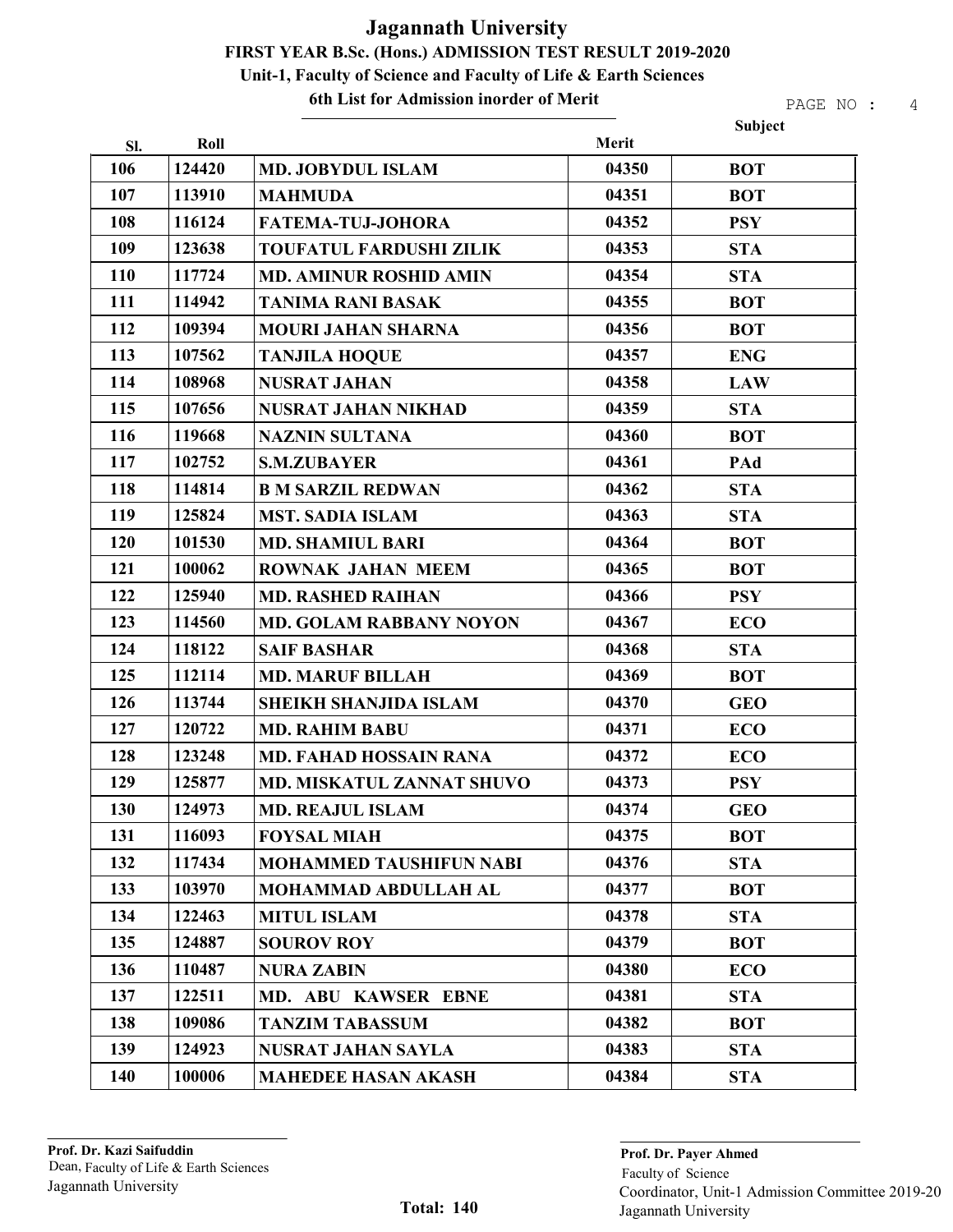6th List for Admission inorder of Merit

|     |        |                                    |       | Subject    |
|-----|--------|------------------------------------|-------|------------|
| SI. | Roll   |                                    | Merit |            |
| 141 | 120280 | <b>MD SAMS NOOR TONMOY</b>         | 04385 | <b>STA</b> |
| 142 | 120690 | <b>SHAHRIAR SHATIL</b>             | 04386 | <b>BOT</b> |
| 143 | 101640 | <b>SUN DEVNATH RAHUL</b>           | 04387 | PAd        |
| 144 | 113430 | <b>MD. SAKIB AHMMED</b>            | 04388 | <b>BOT</b> |
| 145 | 123160 | <b>RABEYA KHATUN</b>               | 04389 | <b>AIS</b> |
| 146 | 109850 | <b>PAPIA AKTER</b>                 | 04390 | <b>FIN</b> |
| 147 | 104924 | <b>SANJIDA TAJREE ANANYA</b>       | 04391 | <b>BOT</b> |
| 148 | 120666 | <b>ANIKA TABASSUM ONI</b>          | 04392 | <b>BOT</b> |
| 149 | 117832 | <b>JAKIA SULTANA</b>               | 04393 | <b>ECO</b> |
| 150 | 115146 | <b>MAISHA FAHMIDA URVI</b>         | 04394 | <b>BOT</b> |
| 151 | 107516 | <b>RAZIA SULTANA RIPA</b>          | 04395 | <b>BOT</b> |
| 152 | 110883 | <b>ABDULLA AL GALIB</b>            | 04396 | <b>GEO</b> |
| 153 | 105465 | <b>TAHMINA KADIR SHANTA</b>        | 04397 | <b>BOT</b> |
| 154 | 118354 | <b>KHALIDA AKTHER ASHA</b>         | 04398 | <b>BOT</b> |
| 155 | 100668 | <b>GOLAM SADEK</b>                 | 04399 | <b>PSY</b> |
| 156 | 101314 | <b>MD NASHID AL- JAMIL</b>         | 04400 | <b>BOT</b> |
| 157 | 102216 | <b>SHARMIN SULTANA SHEULI</b>      | 04401 | <b>BOT</b> |
| 158 | 125270 | <b>DHEEMAN CHANDRA PANDIT</b>      | 04402 | <b>BOT</b> |
| 159 | 101480 | <b>MD. ASIF UZ ZAMAN ANTU</b>      | 04403 | <b>MGT</b> |
| 160 | 116679 | <b>NAZMUL HASAN</b>                | 04404 | <b>PSY</b> |
| 161 | 123033 | MD. SHOHANUR RAHMAN SHOHAG         | 04405 | <b>BOT</b> |
| 162 | 122753 | <b>MD. SAYF UDDIN AHAMED NILOY</b> | 04406 | <b>BOT</b> |
| 163 | 116621 | <b>MARUF HOSSAIN</b>               | 04407 | <b>BOT</b> |
| 164 | 107507 | <b>MD. ARIF MASUD</b>              | 04408 | <b>BOT</b> |
| 165 | 106143 | <b>PURBA RANI MOZUMDER</b>         | 04409 | <b>BOT</b> |
| 166 | 112355 | <b>SAHADAT HOSSAIN</b>             | 04410 | <b>BOT</b> |
| 167 | 123685 | <b>MD. MURAD HASAN</b>             | 04411 | <b>BOT</b> |
| 168 | 101565 | <b>HUMAYRA FERDOUS</b>             | 04412 | <b>BOT</b> |
| 169 | 103237 | <b>LUTHFA AKTHER</b>               | 04413 | <b>PSY</b> |
| 170 | 122777 | <b>SABBIR HOSSAIN</b>              | 04414 | <b>AIS</b> |
| 171 | 109391 | <b>MD. ZAHID HASAN NAYEM</b>       | 04415 | <b>BOT</b> |
| 172 | 115090 | <b>MD. ABU SAYED MAZUMDER</b>      | 04416 | <b>BOT</b> |
| 173 | 112626 | <b>ARPITA BISWAS</b>               | 04417 | <b>BOT</b> |
| 174 | 113397 | <b>MAHMUD KHAN</b>                 | 04418 | <b>MCJ</b> |
| 175 | 119779 | <b>MD. TANVIR AHMED SHUVO</b>      | 04419 | ECO        |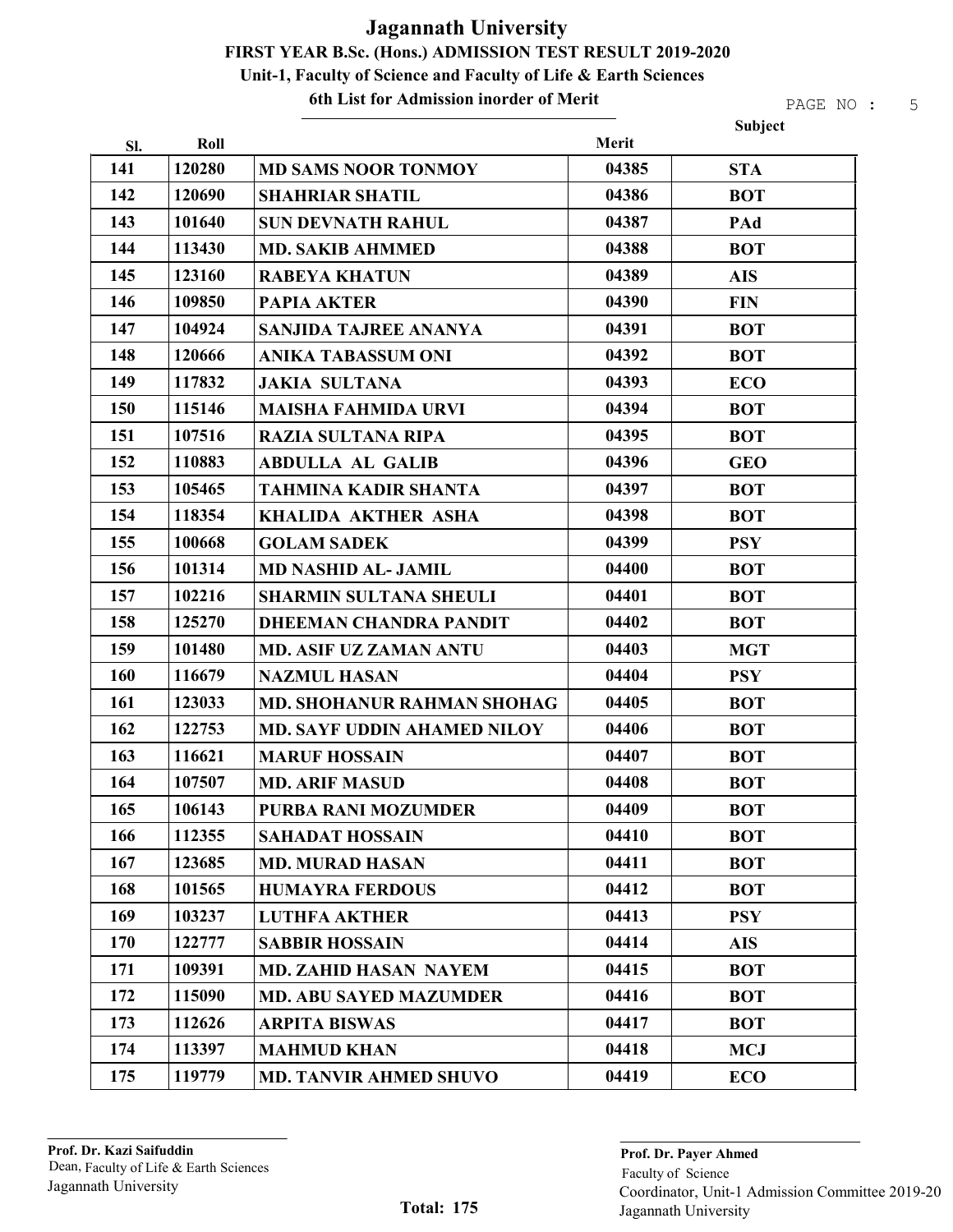#### 6th List for Admission inorder of Merit

| Merit<br>Roll<br>SI.<br>176<br>111607<br>04420<br><b>SAIKAT DATTA</b><br><b>PSY</b><br>177<br>101863<br>04421<br><b>MD.RAKIB</b><br>PAd<br>178<br>04422<br>111983<br><b>MOST. FATEMA TUZZOHRA</b><br><b>PSY</b><br>179<br>120836<br>04423<br>MT TASNIM JAHAN OIESHI<br><b>BAN</b><br>180<br>111416<br>04424<br><b>MD. MAHAMUDUL HAQUE</b><br><b>GEO</b><br>181<br>110786<br>04425<br><b>MD. RAFIUL ISLAM TAPU</b><br><b>MGT</b><br>182<br>113620<br>04426<br><b>RAKIB TALUKDER</b><br><b>POS</b><br>183<br>04427<br>112118<br><b>APURBA DAS</b><br><b>AIS</b><br>184<br>104758<br>04428<br><b>MINHAJ AHMMED RAFI</b><br><b>GEO</b><br>185<br>04429<br>112048<br><b>FIN</b><br><b>MD. ASHRAFUL ALAM</b><br>186<br>102948<br>04430<br><b>PRANESH MAJUMDER</b><br><b>BEd</b><br>187<br>105984<br>04431<br><b>GEO</b><br><b>SHAHODEB BISWAS</b><br>188<br>04432<br>109024<br><b>JAHIDUL ISLAM OPY</b><br><b>GEO</b><br>189<br>118672<br>04433<br><b>FATEMATUS SUMAIYA</b><br><b>PSY</b><br>190<br>04434<br>110146<br><b>ANISUR RAHMAN</b><br><b>AIS</b><br>191<br>110868<br>04435<br>ZUNAED HOSSAIN APU<br><b>PSY</b><br>192<br>108556<br>04436<br><b>MUNEM TAZWAR OHIN</b><br><b>AIS</b><br>193<br>102992<br>04437<br><b>PSY</b><br><b>MOST. TAMANNA KHATUN</b><br>194<br>103826<br>04438<br><b>MD. NAIMUR RAHMAN</b><br><b>GEO</b><br>195<br>110007<br>04439<br><b>MEHEDI HASSAN ROSE</b><br><b>MKT</b><br>196<br>04440<br>114229<br><b>MD. MOTHASHIN</b><br><b>PSY</b><br>197<br>118349<br>04441<br><b>SHAJJAD HOSSEN</b><br><b>PSY</b><br>198<br>04442<br>122492<br><b>MD. SAYFUDDIN ISLAM</b><br><b>PSY</b><br>04443<br>199<br>113849<br><b>RADOAN AHAMMED</b><br><b>PSY</b><br>200<br>103903<br>04444<br><b>PSY</b><br>RUKAIYA BINTE RASHID<br>201<br>123781<br>04445<br><b>CHOITALY BISWAS</b><br><b>GEO</b><br>202<br>101169<br>04446<br><b>S. M. MONTASIR ARAFAT TANVIR</b><br><b>GEO</b><br>203<br>105827<br>04447<br><b>MD. ISMAIL HOSSAIN</b><br>PAd<br>204<br>123305<br>04448<br><b>MD. JAHIDUL ISLAM SAGOR</b><br><b>LAN</b><br>205<br>103841<br>04449<br><b>MD.ASADUZZAMAN SHIFATH</b><br><b>GEO</b><br>206<br>123169<br>04450<br>A. S. M. SHAHRIAR RAHMAN<br><b>GEO</b><br>207<br>102085<br>04451<br><b>SOUMI DUTTA</b><br><b>AIS</b><br>208<br>121761<br>04452<br>SHANJIDA KHATUN SAMAPTI<br><b>PSY</b><br>209<br>111541<br>04453<br><b>MEHEDI HASAN</b><br><b>PSY</b><br>210<br>125759<br>04454<br><b>SUMONTA SAHA MRIDUL</b><br><b>PSY</b> |  |  | <b>Subject</b> |
|-----------------------------------------------------------------------------------------------------------------------------------------------------------------------------------------------------------------------------------------------------------------------------------------------------------------------------------------------------------------------------------------------------------------------------------------------------------------------------------------------------------------------------------------------------------------------------------------------------------------------------------------------------------------------------------------------------------------------------------------------------------------------------------------------------------------------------------------------------------------------------------------------------------------------------------------------------------------------------------------------------------------------------------------------------------------------------------------------------------------------------------------------------------------------------------------------------------------------------------------------------------------------------------------------------------------------------------------------------------------------------------------------------------------------------------------------------------------------------------------------------------------------------------------------------------------------------------------------------------------------------------------------------------------------------------------------------------------------------------------------------------------------------------------------------------------------------------------------------------------------------------------------------------------------------------------------------------------------------------------------------------------------------------------------------------------------------------------------------------------------------------------------------------------------------------------------------------------------------------------------------------------------------------------------------------------------------------------------------------------------------------------------------------------------------------------------------------|--|--|----------------|
|                                                                                                                                                                                                                                                                                                                                                                                                                                                                                                                                                                                                                                                                                                                                                                                                                                                                                                                                                                                                                                                                                                                                                                                                                                                                                                                                                                                                                                                                                                                                                                                                                                                                                                                                                                                                                                                                                                                                                                                                                                                                                                                                                                                                                                                                                                                                                                                                                                                           |  |  |                |
|                                                                                                                                                                                                                                                                                                                                                                                                                                                                                                                                                                                                                                                                                                                                                                                                                                                                                                                                                                                                                                                                                                                                                                                                                                                                                                                                                                                                                                                                                                                                                                                                                                                                                                                                                                                                                                                                                                                                                                                                                                                                                                                                                                                                                                                                                                                                                                                                                                                           |  |  |                |
|                                                                                                                                                                                                                                                                                                                                                                                                                                                                                                                                                                                                                                                                                                                                                                                                                                                                                                                                                                                                                                                                                                                                                                                                                                                                                                                                                                                                                                                                                                                                                                                                                                                                                                                                                                                                                                                                                                                                                                                                                                                                                                                                                                                                                                                                                                                                                                                                                                                           |  |  |                |
|                                                                                                                                                                                                                                                                                                                                                                                                                                                                                                                                                                                                                                                                                                                                                                                                                                                                                                                                                                                                                                                                                                                                                                                                                                                                                                                                                                                                                                                                                                                                                                                                                                                                                                                                                                                                                                                                                                                                                                                                                                                                                                                                                                                                                                                                                                                                                                                                                                                           |  |  |                |
|                                                                                                                                                                                                                                                                                                                                                                                                                                                                                                                                                                                                                                                                                                                                                                                                                                                                                                                                                                                                                                                                                                                                                                                                                                                                                                                                                                                                                                                                                                                                                                                                                                                                                                                                                                                                                                                                                                                                                                                                                                                                                                                                                                                                                                                                                                                                                                                                                                                           |  |  |                |
|                                                                                                                                                                                                                                                                                                                                                                                                                                                                                                                                                                                                                                                                                                                                                                                                                                                                                                                                                                                                                                                                                                                                                                                                                                                                                                                                                                                                                                                                                                                                                                                                                                                                                                                                                                                                                                                                                                                                                                                                                                                                                                                                                                                                                                                                                                                                                                                                                                                           |  |  |                |
|                                                                                                                                                                                                                                                                                                                                                                                                                                                                                                                                                                                                                                                                                                                                                                                                                                                                                                                                                                                                                                                                                                                                                                                                                                                                                                                                                                                                                                                                                                                                                                                                                                                                                                                                                                                                                                                                                                                                                                                                                                                                                                                                                                                                                                                                                                                                                                                                                                                           |  |  |                |
|                                                                                                                                                                                                                                                                                                                                                                                                                                                                                                                                                                                                                                                                                                                                                                                                                                                                                                                                                                                                                                                                                                                                                                                                                                                                                                                                                                                                                                                                                                                                                                                                                                                                                                                                                                                                                                                                                                                                                                                                                                                                                                                                                                                                                                                                                                                                                                                                                                                           |  |  |                |
|                                                                                                                                                                                                                                                                                                                                                                                                                                                                                                                                                                                                                                                                                                                                                                                                                                                                                                                                                                                                                                                                                                                                                                                                                                                                                                                                                                                                                                                                                                                                                                                                                                                                                                                                                                                                                                                                                                                                                                                                                                                                                                                                                                                                                                                                                                                                                                                                                                                           |  |  |                |
|                                                                                                                                                                                                                                                                                                                                                                                                                                                                                                                                                                                                                                                                                                                                                                                                                                                                                                                                                                                                                                                                                                                                                                                                                                                                                                                                                                                                                                                                                                                                                                                                                                                                                                                                                                                                                                                                                                                                                                                                                                                                                                                                                                                                                                                                                                                                                                                                                                                           |  |  |                |
|                                                                                                                                                                                                                                                                                                                                                                                                                                                                                                                                                                                                                                                                                                                                                                                                                                                                                                                                                                                                                                                                                                                                                                                                                                                                                                                                                                                                                                                                                                                                                                                                                                                                                                                                                                                                                                                                                                                                                                                                                                                                                                                                                                                                                                                                                                                                                                                                                                                           |  |  |                |
|                                                                                                                                                                                                                                                                                                                                                                                                                                                                                                                                                                                                                                                                                                                                                                                                                                                                                                                                                                                                                                                                                                                                                                                                                                                                                                                                                                                                                                                                                                                                                                                                                                                                                                                                                                                                                                                                                                                                                                                                                                                                                                                                                                                                                                                                                                                                                                                                                                                           |  |  |                |
|                                                                                                                                                                                                                                                                                                                                                                                                                                                                                                                                                                                                                                                                                                                                                                                                                                                                                                                                                                                                                                                                                                                                                                                                                                                                                                                                                                                                                                                                                                                                                                                                                                                                                                                                                                                                                                                                                                                                                                                                                                                                                                                                                                                                                                                                                                                                                                                                                                                           |  |  |                |
|                                                                                                                                                                                                                                                                                                                                                                                                                                                                                                                                                                                                                                                                                                                                                                                                                                                                                                                                                                                                                                                                                                                                                                                                                                                                                                                                                                                                                                                                                                                                                                                                                                                                                                                                                                                                                                                                                                                                                                                                                                                                                                                                                                                                                                                                                                                                                                                                                                                           |  |  |                |
|                                                                                                                                                                                                                                                                                                                                                                                                                                                                                                                                                                                                                                                                                                                                                                                                                                                                                                                                                                                                                                                                                                                                                                                                                                                                                                                                                                                                                                                                                                                                                                                                                                                                                                                                                                                                                                                                                                                                                                                                                                                                                                                                                                                                                                                                                                                                                                                                                                                           |  |  |                |
|                                                                                                                                                                                                                                                                                                                                                                                                                                                                                                                                                                                                                                                                                                                                                                                                                                                                                                                                                                                                                                                                                                                                                                                                                                                                                                                                                                                                                                                                                                                                                                                                                                                                                                                                                                                                                                                                                                                                                                                                                                                                                                                                                                                                                                                                                                                                                                                                                                                           |  |  |                |
|                                                                                                                                                                                                                                                                                                                                                                                                                                                                                                                                                                                                                                                                                                                                                                                                                                                                                                                                                                                                                                                                                                                                                                                                                                                                                                                                                                                                                                                                                                                                                                                                                                                                                                                                                                                                                                                                                                                                                                                                                                                                                                                                                                                                                                                                                                                                                                                                                                                           |  |  |                |
|                                                                                                                                                                                                                                                                                                                                                                                                                                                                                                                                                                                                                                                                                                                                                                                                                                                                                                                                                                                                                                                                                                                                                                                                                                                                                                                                                                                                                                                                                                                                                                                                                                                                                                                                                                                                                                                                                                                                                                                                                                                                                                                                                                                                                                                                                                                                                                                                                                                           |  |  |                |
|                                                                                                                                                                                                                                                                                                                                                                                                                                                                                                                                                                                                                                                                                                                                                                                                                                                                                                                                                                                                                                                                                                                                                                                                                                                                                                                                                                                                                                                                                                                                                                                                                                                                                                                                                                                                                                                                                                                                                                                                                                                                                                                                                                                                                                                                                                                                                                                                                                                           |  |  |                |
|                                                                                                                                                                                                                                                                                                                                                                                                                                                                                                                                                                                                                                                                                                                                                                                                                                                                                                                                                                                                                                                                                                                                                                                                                                                                                                                                                                                                                                                                                                                                                                                                                                                                                                                                                                                                                                                                                                                                                                                                                                                                                                                                                                                                                                                                                                                                                                                                                                                           |  |  |                |
|                                                                                                                                                                                                                                                                                                                                                                                                                                                                                                                                                                                                                                                                                                                                                                                                                                                                                                                                                                                                                                                                                                                                                                                                                                                                                                                                                                                                                                                                                                                                                                                                                                                                                                                                                                                                                                                                                                                                                                                                                                                                                                                                                                                                                                                                                                                                                                                                                                                           |  |  |                |
|                                                                                                                                                                                                                                                                                                                                                                                                                                                                                                                                                                                                                                                                                                                                                                                                                                                                                                                                                                                                                                                                                                                                                                                                                                                                                                                                                                                                                                                                                                                                                                                                                                                                                                                                                                                                                                                                                                                                                                                                                                                                                                                                                                                                                                                                                                                                                                                                                                                           |  |  |                |
|                                                                                                                                                                                                                                                                                                                                                                                                                                                                                                                                                                                                                                                                                                                                                                                                                                                                                                                                                                                                                                                                                                                                                                                                                                                                                                                                                                                                                                                                                                                                                                                                                                                                                                                                                                                                                                                                                                                                                                                                                                                                                                                                                                                                                                                                                                                                                                                                                                                           |  |  |                |
|                                                                                                                                                                                                                                                                                                                                                                                                                                                                                                                                                                                                                                                                                                                                                                                                                                                                                                                                                                                                                                                                                                                                                                                                                                                                                                                                                                                                                                                                                                                                                                                                                                                                                                                                                                                                                                                                                                                                                                                                                                                                                                                                                                                                                                                                                                                                                                                                                                                           |  |  |                |
|                                                                                                                                                                                                                                                                                                                                                                                                                                                                                                                                                                                                                                                                                                                                                                                                                                                                                                                                                                                                                                                                                                                                                                                                                                                                                                                                                                                                                                                                                                                                                                                                                                                                                                                                                                                                                                                                                                                                                                                                                                                                                                                                                                                                                                                                                                                                                                                                                                                           |  |  |                |
|                                                                                                                                                                                                                                                                                                                                                                                                                                                                                                                                                                                                                                                                                                                                                                                                                                                                                                                                                                                                                                                                                                                                                                                                                                                                                                                                                                                                                                                                                                                                                                                                                                                                                                                                                                                                                                                                                                                                                                                                                                                                                                                                                                                                                                                                                                                                                                                                                                                           |  |  |                |
|                                                                                                                                                                                                                                                                                                                                                                                                                                                                                                                                                                                                                                                                                                                                                                                                                                                                                                                                                                                                                                                                                                                                                                                                                                                                                                                                                                                                                                                                                                                                                                                                                                                                                                                                                                                                                                                                                                                                                                                                                                                                                                                                                                                                                                                                                                                                                                                                                                                           |  |  |                |
|                                                                                                                                                                                                                                                                                                                                                                                                                                                                                                                                                                                                                                                                                                                                                                                                                                                                                                                                                                                                                                                                                                                                                                                                                                                                                                                                                                                                                                                                                                                                                                                                                                                                                                                                                                                                                                                                                                                                                                                                                                                                                                                                                                                                                                                                                                                                                                                                                                                           |  |  |                |
|                                                                                                                                                                                                                                                                                                                                                                                                                                                                                                                                                                                                                                                                                                                                                                                                                                                                                                                                                                                                                                                                                                                                                                                                                                                                                                                                                                                                                                                                                                                                                                                                                                                                                                                                                                                                                                                                                                                                                                                                                                                                                                                                                                                                                                                                                                                                                                                                                                                           |  |  |                |
|                                                                                                                                                                                                                                                                                                                                                                                                                                                                                                                                                                                                                                                                                                                                                                                                                                                                                                                                                                                                                                                                                                                                                                                                                                                                                                                                                                                                                                                                                                                                                                                                                                                                                                                                                                                                                                                                                                                                                                                                                                                                                                                                                                                                                                                                                                                                                                                                                                                           |  |  |                |
|                                                                                                                                                                                                                                                                                                                                                                                                                                                                                                                                                                                                                                                                                                                                                                                                                                                                                                                                                                                                                                                                                                                                                                                                                                                                                                                                                                                                                                                                                                                                                                                                                                                                                                                                                                                                                                                                                                                                                                                                                                                                                                                                                                                                                                                                                                                                                                                                                                                           |  |  |                |
|                                                                                                                                                                                                                                                                                                                                                                                                                                                                                                                                                                                                                                                                                                                                                                                                                                                                                                                                                                                                                                                                                                                                                                                                                                                                                                                                                                                                                                                                                                                                                                                                                                                                                                                                                                                                                                                                                                                                                                                                                                                                                                                                                                                                                                                                                                                                                                                                                                                           |  |  |                |
|                                                                                                                                                                                                                                                                                                                                                                                                                                                                                                                                                                                                                                                                                                                                                                                                                                                                                                                                                                                                                                                                                                                                                                                                                                                                                                                                                                                                                                                                                                                                                                                                                                                                                                                                                                                                                                                                                                                                                                                                                                                                                                                                                                                                                                                                                                                                                                                                                                                           |  |  |                |
|                                                                                                                                                                                                                                                                                                                                                                                                                                                                                                                                                                                                                                                                                                                                                                                                                                                                                                                                                                                                                                                                                                                                                                                                                                                                                                                                                                                                                                                                                                                                                                                                                                                                                                                                                                                                                                                                                                                                                                                                                                                                                                                                                                                                                                                                                                                                                                                                                                                           |  |  |                |
|                                                                                                                                                                                                                                                                                                                                                                                                                                                                                                                                                                                                                                                                                                                                                                                                                                                                                                                                                                                                                                                                                                                                                                                                                                                                                                                                                                                                                                                                                                                                                                                                                                                                                                                                                                                                                                                                                                                                                                                                                                                                                                                                                                                                                                                                                                                                                                                                                                                           |  |  |                |
|                                                                                                                                                                                                                                                                                                                                                                                                                                                                                                                                                                                                                                                                                                                                                                                                                                                                                                                                                                                                                                                                                                                                                                                                                                                                                                                                                                                                                                                                                                                                                                                                                                                                                                                                                                                                                                                                                                                                                                                                                                                                                                                                                                                                                                                                                                                                                                                                                                                           |  |  |                |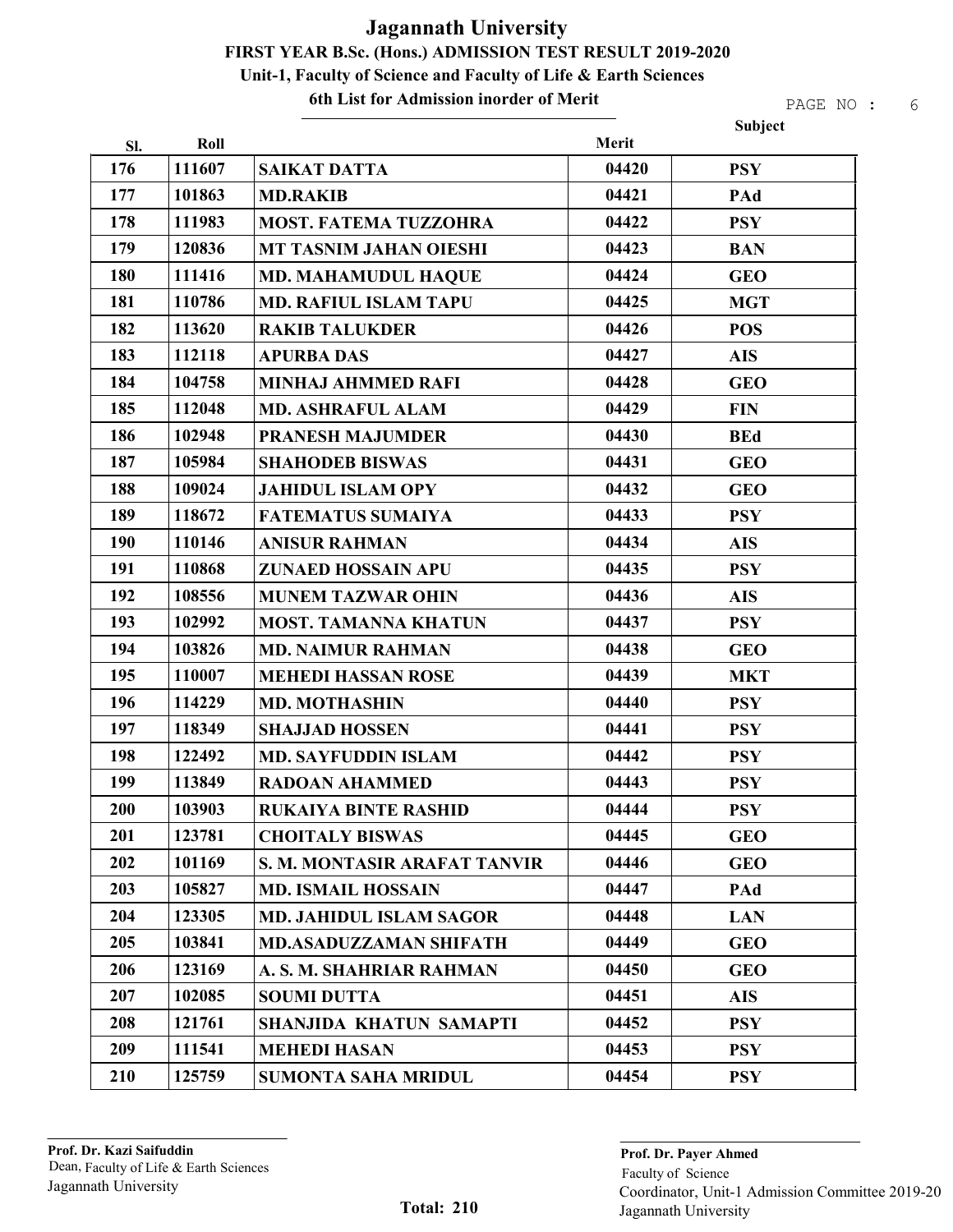6th List for Admission inorder of Merit

|     |        |                                      |       | Subject    |
|-----|--------|--------------------------------------|-------|------------|
| Sl. | Roll   |                                      | Merit |            |
| 211 | 121389 | <b>ARAF HOSSAIN</b>                  | 04455 | <b>GEO</b> |
| 212 | 120689 | <b>RUDHRO NIL MONDAL</b>             | 04456 | PAd        |
| 213 | 103141 | <b>AURNAB PAUL</b>                   | 04457 | <b>PSY</b> |
| 214 | 112079 | <b>RIGIA SULTANA MIM</b>             | 04458 | <b>BAN</b> |
| 215 | 120329 | <b>ZINNIA ALAM JESHAN</b>            | 04459 | <b>PSY</b> |
| 216 | 100283 | <b>FAHAD BIN YOUSUF</b>              | 04460 | <b>GEO</b> |
| 217 | 121371 | <b>MD. TARIKUL ISLAM</b>             | 04461 | <b>PSY</b> |
| 218 | 106927 | <b>HALIMA KHATUN URMI</b>            | 04462 | PAd        |
| 219 | 124565 | <b>MD. ARMAN SIDDIQUE</b>            | 04463 | <b>GEO</b> |
| 220 | 100689 | <b>MD. ABDUS SALAM ZAKIR</b>         | 04464 | <b>MCJ</b> |
| 221 | 121267 | <b>SARAH TASNIM</b>                  | 04465 | <b>AIS</b> |
| 222 | 106667 | <b>SAMIA JAMAN MIM</b>               | 04466 | <b>ECO</b> |
| 223 | 109549 | <b>MD KAMRUZZAMAN</b>                | 04467 | <b>PSY</b> |
| 224 | 121309 | <b>MYMUNA AKTER SRITI</b>            | 04468 | <b>MCJ</b> |
| 225 | 110797 | <b>MD. ZIAUL HASAN</b>               | 04469 | <b>PSY</b> |
| 226 | 115449 | <b>MOST. RAFIYA BINTA ALAM BELLA</b> | 04470 | <b>GEO</b> |
| 227 | 120411 | PRIYANKA CHOWDHURY                   | 04471 | <b>AIS</b> |
| 228 | 121625 | <b>SANJIDA AKTER</b>                 | 04472 | <b>GEO</b> |
| 229 | 125907 | <b>SAOWMI MUSHRARA NUR</b>           | 04473 | <b>MCJ</b> |
| 230 | 119201 | <b>RAAD SHAHAMAT ALIF</b>            | 04474 | <b>PSY</b> |
| 231 | 120003 | <b>MD. MESBAHUDDIN HASIB</b>         | 04475 | <b>PSY</b> |
| 232 | 110559 | <b>NARGIA EASMIN NOON</b>            | 04476 | <b>BAN</b> |
| 233 | 120553 | <b>F.M. SAZZAD HOSSAIN</b>           | 04477 | <b>ECO</b> |
| 234 | 103875 | <b>TASLIMA AKTER JAME</b>            | 04478 | <b>AIS</b> |
| 235 | 114919 | <b>JOY PAUL</b>                      | 04479 | <b>PSY</b> |
| 236 | 110149 | <b>LABONI AKTER AMENA</b>            | 04480 | PAd        |
| 237 | 118331 | FAHMIDA FAIZA SAYMA                  | 04481 | <b>GEO</b> |
| 238 | 106961 | <b>FARIA HOSSAIN ERA</b>             | 04482 | <b>PSY</b> |
| 239 | 118737 | <b>FAHIM SHAHRIYAR</b>               | 04483 | <b>PSY</b> |
| 240 | 116055 | PROSANTA DEV NATH                    | 04484 | <b>GEO</b> |
| 241 | 123949 | <b>ISHRAT JAHAN</b>                  | 04485 | <b>PSY</b> |
| 242 | 102741 | <b>MD. SAMIUL AMIN</b>               | 04486 | <b>PSY</b> |
| 243 | 119783 | A. Z. M SHEIKH ASIF SAIFULLAH        | 04487 | <b>AIS</b> |
| 244 | 119925 | <b>MD. ZOBAER HASNAT</b>             | 04488 | <b>PSY</b> |
| 245 | 116781 | <b>MD. SUMON AHAMED</b>              | 04489 | <b>GEO</b> |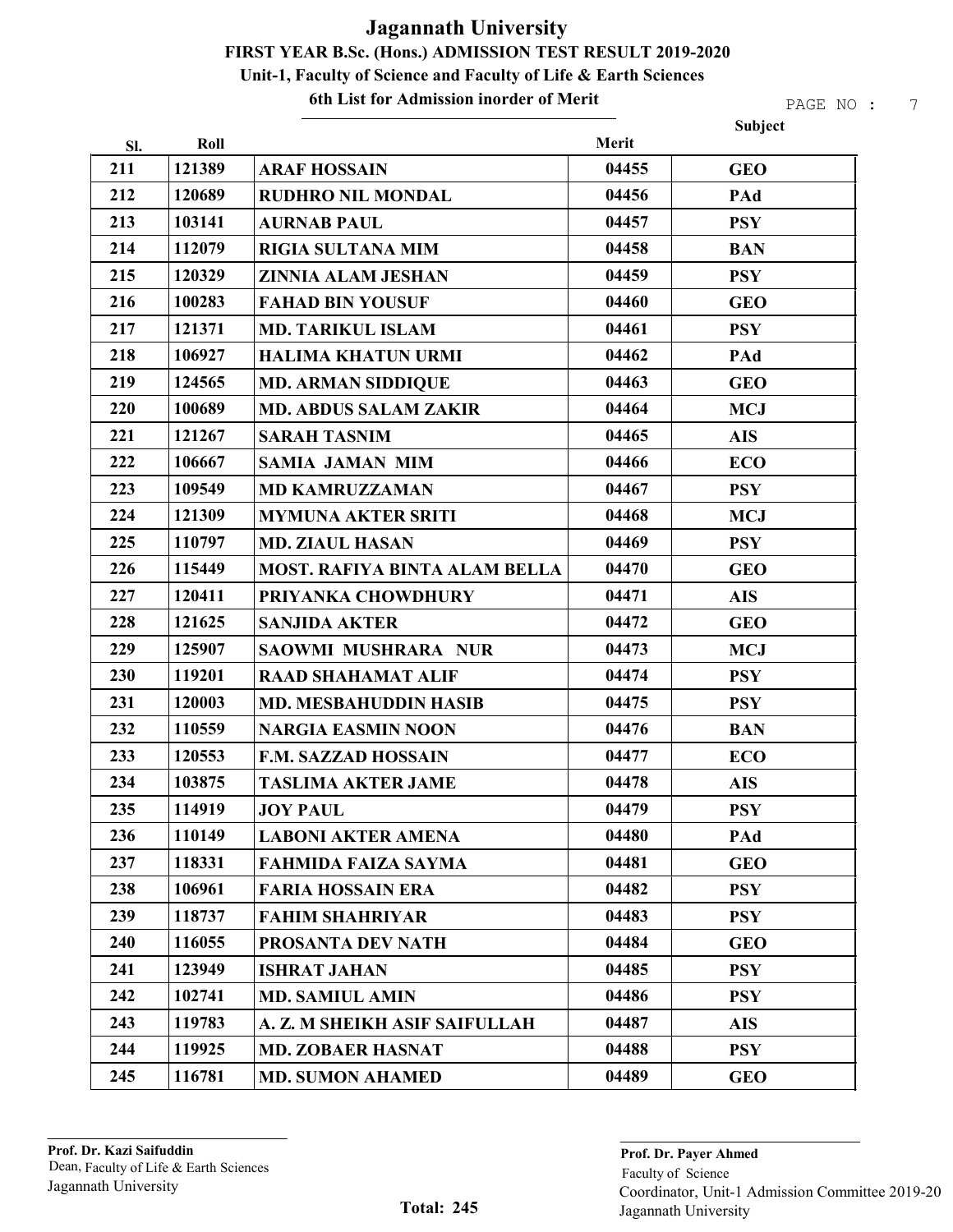6th List for Admission inorder of Merit

|     |        |                                 |       | Subject    |
|-----|--------|---------------------------------|-------|------------|
| SI. | Roll   |                                 | Merit |            |
| 246 | 106605 | <b>SYED SAZID HOSSAIN REZVI</b> | 04490 | <b>ECO</b> |
| 247 | 112991 | <b>RABEA BINTE KASHEM</b>       | 04491 | <b>GEO</b> |
| 248 | 107773 | <b>NAYEEMA SULTANA</b>          | 04492 | <b>PSY</b> |
| 249 | 112167 | <b>TAHSIN RAHMAN NIJHUM</b>     | 04493 | PAd        |
| 250 | 121645 | <b>DEV KUMAR SARKAR</b>         | 04494 | <b>PSY</b> |
| 251 | 111381 | <b>ASIF SHAHRIAR</b>            | 04495 | <b>PSY</b> |
| 252 | 105983 | <b>NUR- A- JANNAT NIPA</b>      | 04496 | <b>PSY</b> |
| 253 | 121417 | <b>SAYEEF HUSSAIN</b>           | 04497 | <b>GEO</b> |
| 254 | 117241 | <b>MD. RAKIBUL ISLAM</b>        | 04498 | <b>ECO</b> |
| 255 | 112999 | S. M. MAHFUZUL ISLAM            | 04499 | <b>PSY</b> |
| 256 | 125401 | <b>TOUHIDUL ISLAM</b>           | 04500 | <b>AIS</b> |
| 257 | 121995 | <b>SAMORZIT KUMAR DHAR</b>      | 04501 | <b>GEO</b> |
| 258 | 100079 | <b>MAHAMUD HOSSAIN FAYSAL</b>   | 04502 | <b>ECO</b> |
| 259 | 103771 | <b>TASNIM HASNINE RAYHAN</b>    | 04503 | <b>PSY</b> |
| 260 | 123065 | <b>MUHAMMAD FAHIM TAJWAR</b>    | 04504 | <b>PSY</b> |
| 261 | 123953 | <b>FARIA MEAHRIN TAZIN</b>      | 04505 | <b>PSY</b> |
| 262 | 110811 | <b>MD. SHEIKH FARID</b>         | 04506 | <b>GEO</b> |
| 263 | 104693 | <b>MD. ALAUDDIN AL AZAD</b>     | 04507 | <b>ECO</b> |
| 264 | 123815 | <b>MD. ABDUR RAHMAN</b>         | 04508 | <b>PSY</b> |
| 265 | 102025 | <b>NAFEUL ISLAM</b>             | 04509 | <b>PSY</b> |
| 266 | 102413 | <b>REFAT MAHMUD</b>             | 04510 | <b>MCJ</b> |
| 267 | 122847 | <b>SK. RAKIB HASAN</b>          | 04511 | <b>PSY</b> |
| 268 | 110245 | <b>RIYA AKTER</b>               | 04512 | <b>LAN</b> |
| 269 | 124757 | PONGKAJ DAS                     | 04513 | <b>PSY</b> |
| 270 | 118747 | <b>ASIM KUMAR HALDER</b>        | 04514 | <b>PSY</b> |
| 271 | 106871 | <b>A.N.M SAMIUL HAQUE</b>       | 04515 | <b>PSY</b> |
| 272 | 112961 | <b>MD. FIROJ KABIR</b>          | 04516 | <b>PSY</b> |
| 273 | 126435 | <b>AFRIDI HASAN</b>             | 04517 | <b>PSY</b> |
| 274 | 111961 | <b>ZARIF HOSSAIN</b>            | 04518 | <b>ANP</b> |
| 275 | 100251 | <b>RIDWAN MAHMUD WASE</b>       | 04519 | <b>PSY</b> |
| 276 | 106363 | <b>AL-MUBIN KHAN NABIL</b>      | 04520 | PAd        |
| 277 | 125533 | <b>TANVIR AHAMMAD SIDDIKY</b>   | 04521 | <b>PSY</b> |
| 278 | 111687 | <b>MUHAMMAD</b>                 | 04522 | <b>GEO</b> |
| 279 | 113279 | <b>UMMA HABIBA NOWRIN</b>       | 04523 | PAd        |
| 280 | 114521 | <b>AHMED-UL KABIR BADHON</b>    | 04524 | <b>AIS</b> |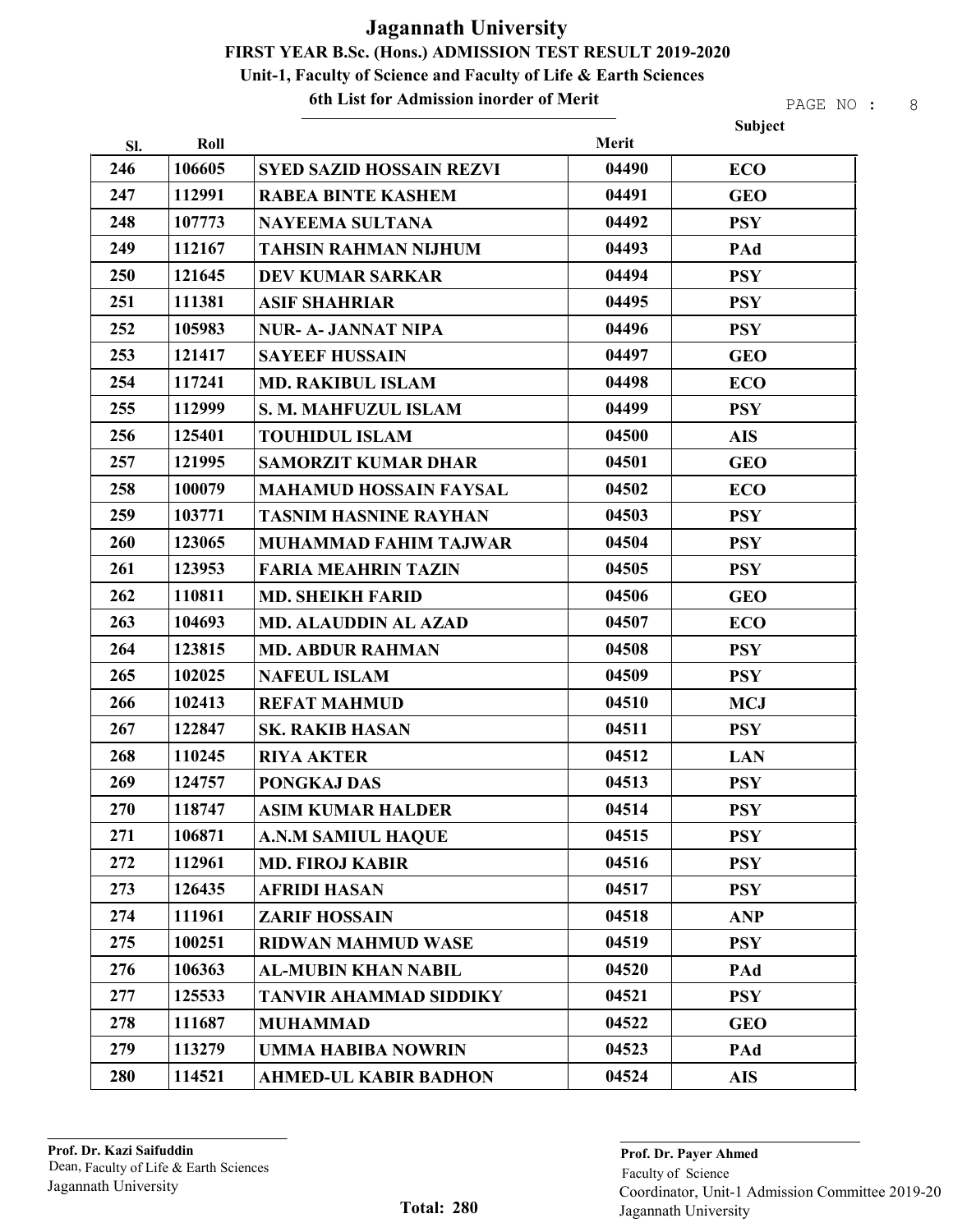#### 6th List for Admission inorder of Merit

|     |        |                                |       | Subject    |
|-----|--------|--------------------------------|-------|------------|
| Sl. | Roll   |                                | Merit |            |
| 281 | 111913 | <b>FARIHA TABASSUM EMA</b>     | 04525 | <b>GEO</b> |
| 282 | 101087 | <b>SHAHNAZ PARVIN</b>          | 04526 | <b>ECO</b> |
| 283 | 123655 | <b>MD ARAFAT HOSSAIN</b>       | 04527 | <b>PSY</b> |
| 284 | 112925 | <b>MD. NYMUR RAHMAN</b>        | 04528 | <b>PSY</b> |
| 285 | 108993 | <b>SADIA ZAMAN</b>             | 04529 | <b>POS</b> |
| 286 | 104215 | <b>MD. TAHSIN MAHMUD TUHIN</b> | 04530 | <b>GEO</b> |
| 287 | 114477 | <b>FARZANA PARVIN PUTHI</b>    | 04531 | <b>IML</b> |
| 288 | 122851 | <b>TAHA</b>                    | 04532 | <b>PSY</b> |
| 289 | 108177 | <b>CHOYON KRISHNA DEB</b>      | 04533 | <b>GEO</b> |
| 290 | 114633 | <b>MST. SHARMIN AKTER RUMI</b> | 04534 | <b>GEO</b> |
| 291 | 106423 | <b>MEHER AFROZ MOHIMA</b>      | 04535 | <b>PSY</b> |
| 292 | 101411 | MUSFIQUR RAHAMAN ASHIB         | 04536 | <b>MKT</b> |
| 293 | 107035 | <b>MAHARUNNESHA PROMA</b>      | 04537 | <b>PSY</b> |
| 294 | 113155 | <b>SHAJIDUL ISLAM</b>          | 04538 | <b>AIS</b> |
| 295 | 104743 | <b>MD. MOSABBIR HOSSAIN</b>    | 04539 | <b>PSY</b> |
| 296 | 111187 | <b>ANIK SIKDER</b>             | 04540 | <b>PSY</b> |
| 297 | 118337 | <b>SEEYAMA HOSSAIN</b>         | 04541 | <b>PSY</b> |
| 298 | 102983 | <b>NUSRAT JAHAN TAZIN</b>      | 04542 | <b>LAN</b> |
| 299 | 112150 | <b>RAJIKA TABEIN</b>           | 04543 | <b>PSY</b> |
| 300 | 114485 | MD. A. AZIM                    | 04544 | <b>GEO</b> |
| 301 | 110553 | <b>MD.RIJVI KASEM PAYEL</b>    | 04545 | PAd        |
| 302 | 118091 | <b>ARNOB BARUA</b>             | 04546 | <b>MGT</b> |
| 303 | 102359 | <b>MAHFUZ TALUKDER</b>         | 04547 | <b>PSY</b> |
| 304 | 111175 | <b>FARIA AZIZ JARIN</b>        | 04548 | <b>PSY</b> |
| 305 | 123725 | <b>TANJINA ISLAM</b>           | 04549 | <b>ECO</b> |
| 306 | 121885 | <b>MD. ZAHIDUL ALAM</b>        | 04550 | PAd        |
| 307 | 107733 | <b>EZAZ AHMED</b>              | 04551 | <b>ECO</b> |
| 308 | 109945 | <b>NISHAT TASFIA SRABONTY</b>  | 04552 | <b>AIS</b> |
| 309 | 100065 | <b>NAYON CHANDRO ROY</b>       | 04553 | <b>BAN</b> |
| 310 | 112205 | <b>NAHIDUL ISLAM</b>           | 04554 | <b>LAN</b> |
| 311 | 107423 | <b>RASHEDUL ISLAM</b>          | 04555 | <b>BAN</b> |
| 312 | 103081 | <b>MST. SHARMIN AKTAR MIM</b>  | 04556 | <b>PSY</b> |
| 313 | 125505 | <b>ASHRAFUL HAQUE</b>          | 04557 | <b>GEO</b> |
| 314 | 119205 | <b>SADIA ISLAM RUNA</b>        | 04558 | <b>GEO</b> |
| 315 | 116505 | <b>SADIA AFRIN ANTY</b>        | 04559 | <b>GEO</b> |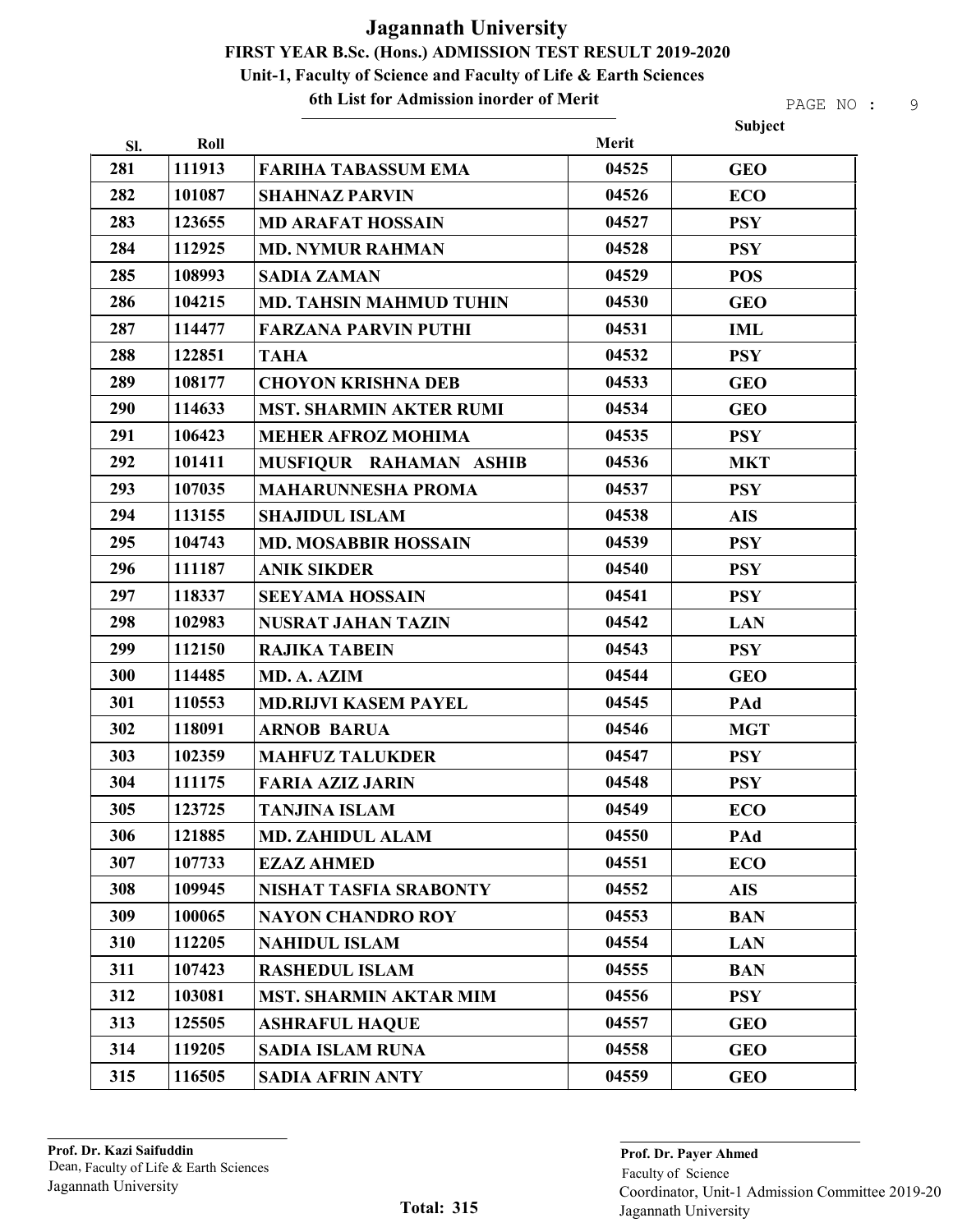#### 6th List for Admission inorder of Merit

| Merit<br>Roll<br>SI.<br>316<br>100873<br><b>GEO</b><br><b>MOUFIA MAHAJABIN DRISTY</b><br>04560<br>317<br>111213<br>04561<br>RONE KUMAR MOHONTO ASHIM<br><b>ECO</b><br>318<br>124365<br>04562<br>MD. MAHAMODUL HASAN NOMAN<br><b>GEO</b><br>319<br>122611<br>04563<br><b>MD. SOHANUR RAHMAN</b><br><b>GEO</b><br>320<br>103580<br>04564<br><b>ECO</b><br><b>RADID AHAMMED BOKTIER</b><br>321<br>121516<br>04565<br><b>MD. TITAS AHMMED</b><br><b>GEO</b><br>322<br>122178<br>04566<br><b>MD. ASIF AL SUNY</b><br><b>GEO</b><br>323<br>115988<br>04567<br>MD. BORHAN AHMED YUBORAJ<br><b>GEO</b><br>324<br>125552<br>04568<br><b>SMITA ZERIN</b><br><b>BEd</b><br>325<br>106444<br>04569<br><b>MUSFIQUR RAHMAN ARNAB</b><br><b>ECO</b><br>326<br>121080<br><b>MUNTAHA</b><br>04570<br><b>GEO</b><br>327<br>105396<br>04571<br><b>HUMAYRA ANJUM BUSHRA</b><br><b>BAN</b><br>328<br>04572<br>117370<br><b>EFFAT JAHAN NISA</b><br><b>BAN</b><br>329<br>120482<br>04573<br><b>SHAFI MD. TASIN</b><br><b>MKT</b><br>330<br>04574<br>103338<br><b>TANVIR ANJUM</b><br><b>IML</b><br>331<br>100744<br>04575<br><b>ANANYA SALEHA AFROZ</b><br><b>ECO</b><br>332<br>04576<br>121370<br><b>MD. AR RAFI</b><br><b>BAN</b><br>333<br>109748<br>04577<br>PAd<br><b>SUMONGOL HORI</b><br>334<br>110374<br>04578<br><b>NABIHA FIZA</b><br><b>IML</b><br>335<br>123706<br>04579<br><b>MAISHA MUSHANA</b><br>PAd<br>336<br>120638<br>04580<br><b>BAN</b><br><b>MD HOSSEN OMI</b><br>337<br>119552<br><b>HIRA LAL ROY</b><br>04581<br><b>IML</b><br>338<br>100432<br>04582<br>S. K. MOSHIUR RAHMAN SAGOR<br><b>GEO</b><br>339<br>101908<br>04583<br>K.M.TAWHID-UL-ISLAM<br><b>BAN</b><br>340<br>103526<br>04584<br>KAZI MAHATIR MOHAMMED<br>ECO<br>341<br>125972<br>04585<br><b>JANNATUL BAKIA LUCKY</b><br>PAd<br>342<br>120702<br>04586<br><b>GEO</b><br><b>MUHAMMAD MUAJ AFNAN</b><br>343<br>125698<br>04587<br><b>GEO</b><br><b>ALAMGIR KABIR SOHAN</b><br>344<br>115228<br>04588<br><b>PRIONTE BISWAS</b><br><b>ECO</b><br>345<br>121060<br>04589<br><b>SOBIR SAHA</b><br><b>GEO</b><br>346<br>104780<br><b>SOHEL MAHMUD</b><br>04590<br><b>SW</b><br>347<br>107162<br>04591<br><b>SAMIA SHARMILA</b><br><b>AIS</b><br>348<br>100516<br>04592<br><b>FAYSAL BIN ISLAM JOY</b><br><b>ECO</b><br>349<br>107884<br>04593<br><b>SAYMA SHAFIQ</b><br><b>AIS</b> |     |        |                         |       | Subject    |
|---------------------------------------------------------------------------------------------------------------------------------------------------------------------------------------------------------------------------------------------------------------------------------------------------------------------------------------------------------------------------------------------------------------------------------------------------------------------------------------------------------------------------------------------------------------------------------------------------------------------------------------------------------------------------------------------------------------------------------------------------------------------------------------------------------------------------------------------------------------------------------------------------------------------------------------------------------------------------------------------------------------------------------------------------------------------------------------------------------------------------------------------------------------------------------------------------------------------------------------------------------------------------------------------------------------------------------------------------------------------------------------------------------------------------------------------------------------------------------------------------------------------------------------------------------------------------------------------------------------------------------------------------------------------------------------------------------------------------------------------------------------------------------------------------------------------------------------------------------------------------------------------------------------------------------------------------------------------------------------------------------------------------------------------------------------------------------------------------------------------------------------------------------------------------------------------------------------------------------------------------------------------------------------------------------------------------------------------|-----|--------|-------------------------|-------|------------|
|                                                                                                                                                                                                                                                                                                                                                                                                                                                                                                                                                                                                                                                                                                                                                                                                                                                                                                                                                                                                                                                                                                                                                                                                                                                                                                                                                                                                                                                                                                                                                                                                                                                                                                                                                                                                                                                                                                                                                                                                                                                                                                                                                                                                                                                                                                                                             |     |        |                         |       |            |
|                                                                                                                                                                                                                                                                                                                                                                                                                                                                                                                                                                                                                                                                                                                                                                                                                                                                                                                                                                                                                                                                                                                                                                                                                                                                                                                                                                                                                                                                                                                                                                                                                                                                                                                                                                                                                                                                                                                                                                                                                                                                                                                                                                                                                                                                                                                                             |     |        |                         |       |            |
|                                                                                                                                                                                                                                                                                                                                                                                                                                                                                                                                                                                                                                                                                                                                                                                                                                                                                                                                                                                                                                                                                                                                                                                                                                                                                                                                                                                                                                                                                                                                                                                                                                                                                                                                                                                                                                                                                                                                                                                                                                                                                                                                                                                                                                                                                                                                             |     |        |                         |       |            |
|                                                                                                                                                                                                                                                                                                                                                                                                                                                                                                                                                                                                                                                                                                                                                                                                                                                                                                                                                                                                                                                                                                                                                                                                                                                                                                                                                                                                                                                                                                                                                                                                                                                                                                                                                                                                                                                                                                                                                                                                                                                                                                                                                                                                                                                                                                                                             |     |        |                         |       |            |
|                                                                                                                                                                                                                                                                                                                                                                                                                                                                                                                                                                                                                                                                                                                                                                                                                                                                                                                                                                                                                                                                                                                                                                                                                                                                                                                                                                                                                                                                                                                                                                                                                                                                                                                                                                                                                                                                                                                                                                                                                                                                                                                                                                                                                                                                                                                                             |     |        |                         |       |            |
|                                                                                                                                                                                                                                                                                                                                                                                                                                                                                                                                                                                                                                                                                                                                                                                                                                                                                                                                                                                                                                                                                                                                                                                                                                                                                                                                                                                                                                                                                                                                                                                                                                                                                                                                                                                                                                                                                                                                                                                                                                                                                                                                                                                                                                                                                                                                             |     |        |                         |       |            |
|                                                                                                                                                                                                                                                                                                                                                                                                                                                                                                                                                                                                                                                                                                                                                                                                                                                                                                                                                                                                                                                                                                                                                                                                                                                                                                                                                                                                                                                                                                                                                                                                                                                                                                                                                                                                                                                                                                                                                                                                                                                                                                                                                                                                                                                                                                                                             |     |        |                         |       |            |
|                                                                                                                                                                                                                                                                                                                                                                                                                                                                                                                                                                                                                                                                                                                                                                                                                                                                                                                                                                                                                                                                                                                                                                                                                                                                                                                                                                                                                                                                                                                                                                                                                                                                                                                                                                                                                                                                                                                                                                                                                                                                                                                                                                                                                                                                                                                                             |     |        |                         |       |            |
|                                                                                                                                                                                                                                                                                                                                                                                                                                                                                                                                                                                                                                                                                                                                                                                                                                                                                                                                                                                                                                                                                                                                                                                                                                                                                                                                                                                                                                                                                                                                                                                                                                                                                                                                                                                                                                                                                                                                                                                                                                                                                                                                                                                                                                                                                                                                             |     |        |                         |       |            |
|                                                                                                                                                                                                                                                                                                                                                                                                                                                                                                                                                                                                                                                                                                                                                                                                                                                                                                                                                                                                                                                                                                                                                                                                                                                                                                                                                                                                                                                                                                                                                                                                                                                                                                                                                                                                                                                                                                                                                                                                                                                                                                                                                                                                                                                                                                                                             |     |        |                         |       |            |
|                                                                                                                                                                                                                                                                                                                                                                                                                                                                                                                                                                                                                                                                                                                                                                                                                                                                                                                                                                                                                                                                                                                                                                                                                                                                                                                                                                                                                                                                                                                                                                                                                                                                                                                                                                                                                                                                                                                                                                                                                                                                                                                                                                                                                                                                                                                                             |     |        |                         |       |            |
|                                                                                                                                                                                                                                                                                                                                                                                                                                                                                                                                                                                                                                                                                                                                                                                                                                                                                                                                                                                                                                                                                                                                                                                                                                                                                                                                                                                                                                                                                                                                                                                                                                                                                                                                                                                                                                                                                                                                                                                                                                                                                                                                                                                                                                                                                                                                             |     |        |                         |       |            |
|                                                                                                                                                                                                                                                                                                                                                                                                                                                                                                                                                                                                                                                                                                                                                                                                                                                                                                                                                                                                                                                                                                                                                                                                                                                                                                                                                                                                                                                                                                                                                                                                                                                                                                                                                                                                                                                                                                                                                                                                                                                                                                                                                                                                                                                                                                                                             |     |        |                         |       |            |
|                                                                                                                                                                                                                                                                                                                                                                                                                                                                                                                                                                                                                                                                                                                                                                                                                                                                                                                                                                                                                                                                                                                                                                                                                                                                                                                                                                                                                                                                                                                                                                                                                                                                                                                                                                                                                                                                                                                                                                                                                                                                                                                                                                                                                                                                                                                                             |     |        |                         |       |            |
|                                                                                                                                                                                                                                                                                                                                                                                                                                                                                                                                                                                                                                                                                                                                                                                                                                                                                                                                                                                                                                                                                                                                                                                                                                                                                                                                                                                                                                                                                                                                                                                                                                                                                                                                                                                                                                                                                                                                                                                                                                                                                                                                                                                                                                                                                                                                             |     |        |                         |       |            |
|                                                                                                                                                                                                                                                                                                                                                                                                                                                                                                                                                                                                                                                                                                                                                                                                                                                                                                                                                                                                                                                                                                                                                                                                                                                                                                                                                                                                                                                                                                                                                                                                                                                                                                                                                                                                                                                                                                                                                                                                                                                                                                                                                                                                                                                                                                                                             |     |        |                         |       |            |
|                                                                                                                                                                                                                                                                                                                                                                                                                                                                                                                                                                                                                                                                                                                                                                                                                                                                                                                                                                                                                                                                                                                                                                                                                                                                                                                                                                                                                                                                                                                                                                                                                                                                                                                                                                                                                                                                                                                                                                                                                                                                                                                                                                                                                                                                                                                                             |     |        |                         |       |            |
|                                                                                                                                                                                                                                                                                                                                                                                                                                                                                                                                                                                                                                                                                                                                                                                                                                                                                                                                                                                                                                                                                                                                                                                                                                                                                                                                                                                                                                                                                                                                                                                                                                                                                                                                                                                                                                                                                                                                                                                                                                                                                                                                                                                                                                                                                                                                             |     |        |                         |       |            |
|                                                                                                                                                                                                                                                                                                                                                                                                                                                                                                                                                                                                                                                                                                                                                                                                                                                                                                                                                                                                                                                                                                                                                                                                                                                                                                                                                                                                                                                                                                                                                                                                                                                                                                                                                                                                                                                                                                                                                                                                                                                                                                                                                                                                                                                                                                                                             |     |        |                         |       |            |
|                                                                                                                                                                                                                                                                                                                                                                                                                                                                                                                                                                                                                                                                                                                                                                                                                                                                                                                                                                                                                                                                                                                                                                                                                                                                                                                                                                                                                                                                                                                                                                                                                                                                                                                                                                                                                                                                                                                                                                                                                                                                                                                                                                                                                                                                                                                                             |     |        |                         |       |            |
|                                                                                                                                                                                                                                                                                                                                                                                                                                                                                                                                                                                                                                                                                                                                                                                                                                                                                                                                                                                                                                                                                                                                                                                                                                                                                                                                                                                                                                                                                                                                                                                                                                                                                                                                                                                                                                                                                                                                                                                                                                                                                                                                                                                                                                                                                                                                             |     |        |                         |       |            |
|                                                                                                                                                                                                                                                                                                                                                                                                                                                                                                                                                                                                                                                                                                                                                                                                                                                                                                                                                                                                                                                                                                                                                                                                                                                                                                                                                                                                                                                                                                                                                                                                                                                                                                                                                                                                                                                                                                                                                                                                                                                                                                                                                                                                                                                                                                                                             |     |        |                         |       |            |
|                                                                                                                                                                                                                                                                                                                                                                                                                                                                                                                                                                                                                                                                                                                                                                                                                                                                                                                                                                                                                                                                                                                                                                                                                                                                                                                                                                                                                                                                                                                                                                                                                                                                                                                                                                                                                                                                                                                                                                                                                                                                                                                                                                                                                                                                                                                                             |     |        |                         |       |            |
|                                                                                                                                                                                                                                                                                                                                                                                                                                                                                                                                                                                                                                                                                                                                                                                                                                                                                                                                                                                                                                                                                                                                                                                                                                                                                                                                                                                                                                                                                                                                                                                                                                                                                                                                                                                                                                                                                                                                                                                                                                                                                                                                                                                                                                                                                                                                             |     |        |                         |       |            |
|                                                                                                                                                                                                                                                                                                                                                                                                                                                                                                                                                                                                                                                                                                                                                                                                                                                                                                                                                                                                                                                                                                                                                                                                                                                                                                                                                                                                                                                                                                                                                                                                                                                                                                                                                                                                                                                                                                                                                                                                                                                                                                                                                                                                                                                                                                                                             |     |        |                         |       |            |
|                                                                                                                                                                                                                                                                                                                                                                                                                                                                                                                                                                                                                                                                                                                                                                                                                                                                                                                                                                                                                                                                                                                                                                                                                                                                                                                                                                                                                                                                                                                                                                                                                                                                                                                                                                                                                                                                                                                                                                                                                                                                                                                                                                                                                                                                                                                                             |     |        |                         |       |            |
|                                                                                                                                                                                                                                                                                                                                                                                                                                                                                                                                                                                                                                                                                                                                                                                                                                                                                                                                                                                                                                                                                                                                                                                                                                                                                                                                                                                                                                                                                                                                                                                                                                                                                                                                                                                                                                                                                                                                                                                                                                                                                                                                                                                                                                                                                                                                             |     |        |                         |       |            |
|                                                                                                                                                                                                                                                                                                                                                                                                                                                                                                                                                                                                                                                                                                                                                                                                                                                                                                                                                                                                                                                                                                                                                                                                                                                                                                                                                                                                                                                                                                                                                                                                                                                                                                                                                                                                                                                                                                                                                                                                                                                                                                                                                                                                                                                                                                                                             |     |        |                         |       |            |
|                                                                                                                                                                                                                                                                                                                                                                                                                                                                                                                                                                                                                                                                                                                                                                                                                                                                                                                                                                                                                                                                                                                                                                                                                                                                                                                                                                                                                                                                                                                                                                                                                                                                                                                                                                                                                                                                                                                                                                                                                                                                                                                                                                                                                                                                                                                                             |     |        |                         |       |            |
|                                                                                                                                                                                                                                                                                                                                                                                                                                                                                                                                                                                                                                                                                                                                                                                                                                                                                                                                                                                                                                                                                                                                                                                                                                                                                                                                                                                                                                                                                                                                                                                                                                                                                                                                                                                                                                                                                                                                                                                                                                                                                                                                                                                                                                                                                                                                             |     |        |                         |       |            |
|                                                                                                                                                                                                                                                                                                                                                                                                                                                                                                                                                                                                                                                                                                                                                                                                                                                                                                                                                                                                                                                                                                                                                                                                                                                                                                                                                                                                                                                                                                                                                                                                                                                                                                                                                                                                                                                                                                                                                                                                                                                                                                                                                                                                                                                                                                                                             |     |        |                         |       |            |
|                                                                                                                                                                                                                                                                                                                                                                                                                                                                                                                                                                                                                                                                                                                                                                                                                                                                                                                                                                                                                                                                                                                                                                                                                                                                                                                                                                                                                                                                                                                                                                                                                                                                                                                                                                                                                                                                                                                                                                                                                                                                                                                                                                                                                                                                                                                                             |     |        |                         |       |            |
|                                                                                                                                                                                                                                                                                                                                                                                                                                                                                                                                                                                                                                                                                                                                                                                                                                                                                                                                                                                                                                                                                                                                                                                                                                                                                                                                                                                                                                                                                                                                                                                                                                                                                                                                                                                                                                                                                                                                                                                                                                                                                                                                                                                                                                                                                                                                             |     |        |                         |       |            |
|                                                                                                                                                                                                                                                                                                                                                                                                                                                                                                                                                                                                                                                                                                                                                                                                                                                                                                                                                                                                                                                                                                                                                                                                                                                                                                                                                                                                                                                                                                                                                                                                                                                                                                                                                                                                                                                                                                                                                                                                                                                                                                                                                                                                                                                                                                                                             |     |        |                         |       |            |
|                                                                                                                                                                                                                                                                                                                                                                                                                                                                                                                                                                                                                                                                                                                                                                                                                                                                                                                                                                                                                                                                                                                                                                                                                                                                                                                                                                                                                                                                                                                                                                                                                                                                                                                                                                                                                                                                                                                                                                                                                                                                                                                                                                                                                                                                                                                                             |     |        |                         |       |            |
|                                                                                                                                                                                                                                                                                                                                                                                                                                                                                                                                                                                                                                                                                                                                                                                                                                                                                                                                                                                                                                                                                                                                                                                                                                                                                                                                                                                                                                                                                                                                                                                                                                                                                                                                                                                                                                                                                                                                                                                                                                                                                                                                                                                                                                                                                                                                             | 350 | 121204 | <b>MEHER NIGAR MITI</b> | 04594 | <b>GEO</b> |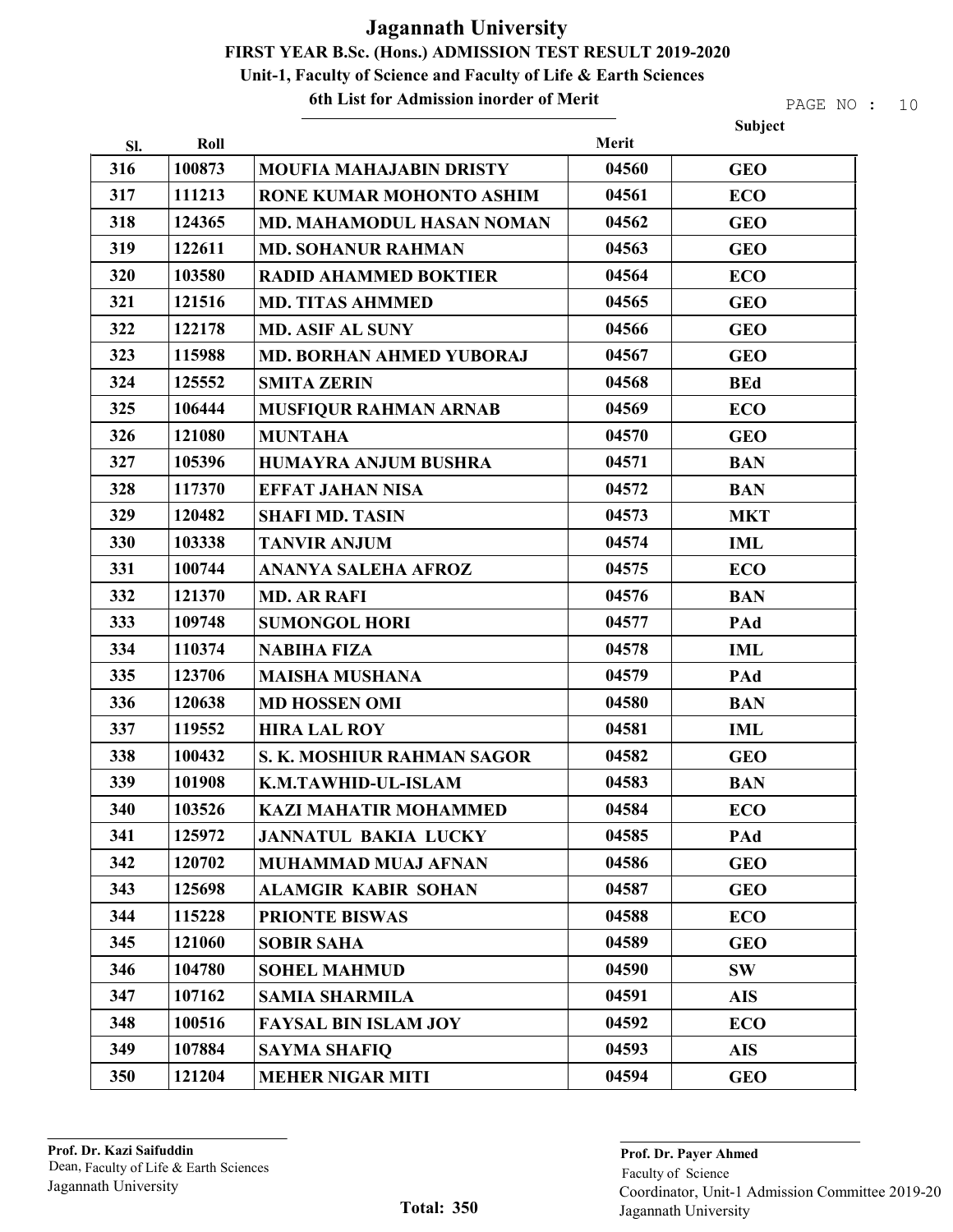6th List for Admission inorder of Merit

|     |        |                                |       | Subject    |
|-----|--------|--------------------------------|-------|------------|
| SI. | Roll   |                                | Merit |            |
| 351 | 105150 | MD. SHAHADAT HOSSAIN MIZI      | 04595 | <b>GEO</b> |
| 352 | 112178 | <b>MD. SAFIUL ISLAM</b>        | 04596 | <b>GEO</b> |
| 353 | 109802 | <b>MD. JUBAYER AHMED</b>       | 04597 | <b>GEO</b> |
| 354 | 110312 | <b>SUMAIA MARJAN MIM</b>       | 04598 | <b>GEO</b> |
| 355 | 119656 | <b>HASANUR RAHMAN SHISHIR</b>  | 04599 | <b>GEO</b> |
| 356 | 107468 | <b>ISRAT JAHAN MUNA</b>        | 04600 | <b>GEO</b> |
| 357 | 106458 | <b>TANHA ALAM MIM</b>          | 04601 | <b>GEO</b> |
| 358 | 120980 | <b>NAVID AZIZ</b>              | 04602 | <b>GEO</b> |
| 359 | 116106 | <b>MD. SHAHARIA HOSSEN</b>     | 04603 | <b>MKT</b> |
| 360 | 119070 | <b>SABIKUN NAHER</b>           | 04604 | <b>GEO</b> |
| 361 | 103852 | <b>AL-MINARUL ISLAM</b>        | 04605 | <b>GEO</b> |
| 362 | 113866 | <b>MD. SHOAIB HASAN SHAMIM</b> | 04606 | <b>GEO</b> |
| 363 | 109368 | <b>SHIHABUZ JAMAN</b>          | 04607 | <b>LAN</b> |
| 364 | 108442 | <b>MONIKA SULTANA MUKTA</b>    | 04608 | <b>GEO</b> |
| 365 | 123854 | <b>MD. MUNEEM HUSSAIN</b>      | 04609 | <b>SOC</b> |
| 366 | 101022 | <b>MD RUBEL HOSSAIN</b>        | 04610 | <b>GEO</b> |
| 367 | 111074 | <b>RAKIBUL ISLAM AKANDA</b>    | 04611 | <b>GEO</b> |
| 368 | 115326 | <b>MISHKAT AHMED NAOSHAD</b>   | 04612 | <b>GEO</b> |
| 369 | 100390 | <b>MD SHAOWN ISLAM</b>         | 04613 | <b>MGT</b> |
| 370 | 100760 | <b>SHAHINA AKTER SUBARNA</b>   | 04614 | <b>MKT</b> |
| 371 | 109244 | <b>TASNIMUL HASAN</b>          | 04615 | <b>MGT</b> |
| 372 | 121058 | <b>ABHI CHOWDHURY</b>          | 04616 | <b>GEO</b> |
| 373 | 111160 | <b>ASIF MOLLA</b>              | 04617 | <b>MGT</b> |
| 374 | 118454 | <b>HUMAIRA HABIB</b>           | 04618 | <b>GEO</b> |
| 375 | 123460 | ABDULLAH-AL-KABID              | 04619 | <b>GEO</b> |
| 376 | 123428 | <b>MD. JUBAYER HOSSAIN</b>     | 04620 | <b>MKT</b> |
| 377 | 114828 | <b>AYESHA AKTER</b>            | 04621 | <b>MGT</b> |
| 378 | 124910 | <b>NITYA BRATA SARKER</b>      | 04622 | <b>GEO</b> |
| 379 | 113176 | <b>KULSUM SLOKEY</b>           | 04623 | <b>LAN</b> |
| 380 | 118536 | <b>AL-SHAHARIAR PAVEL</b>      | 04624 | <b>GEO</b> |
| 381 | 117274 | <b>ABDULLAH AL FAHIM</b>       | 04625 | <b>POS</b> |
| 382 | 107074 | <b>FUZAIL AHMED KHAN RAJIT</b> | 04626 | <b>GEO</b> |
| 383 | 115318 | <b>LABIBA RUFAIDA ZAMAN</b>    | 04627 | <b>GEO</b> |
| 384 | 126420 | <b>AMIT KUMER MONDAL</b>       | 04628 | <b>GEO</b> |
| 385 | 112490 | MUHAMMAD AL-MUKTADIR           | 04629 | <b>MGT</b> |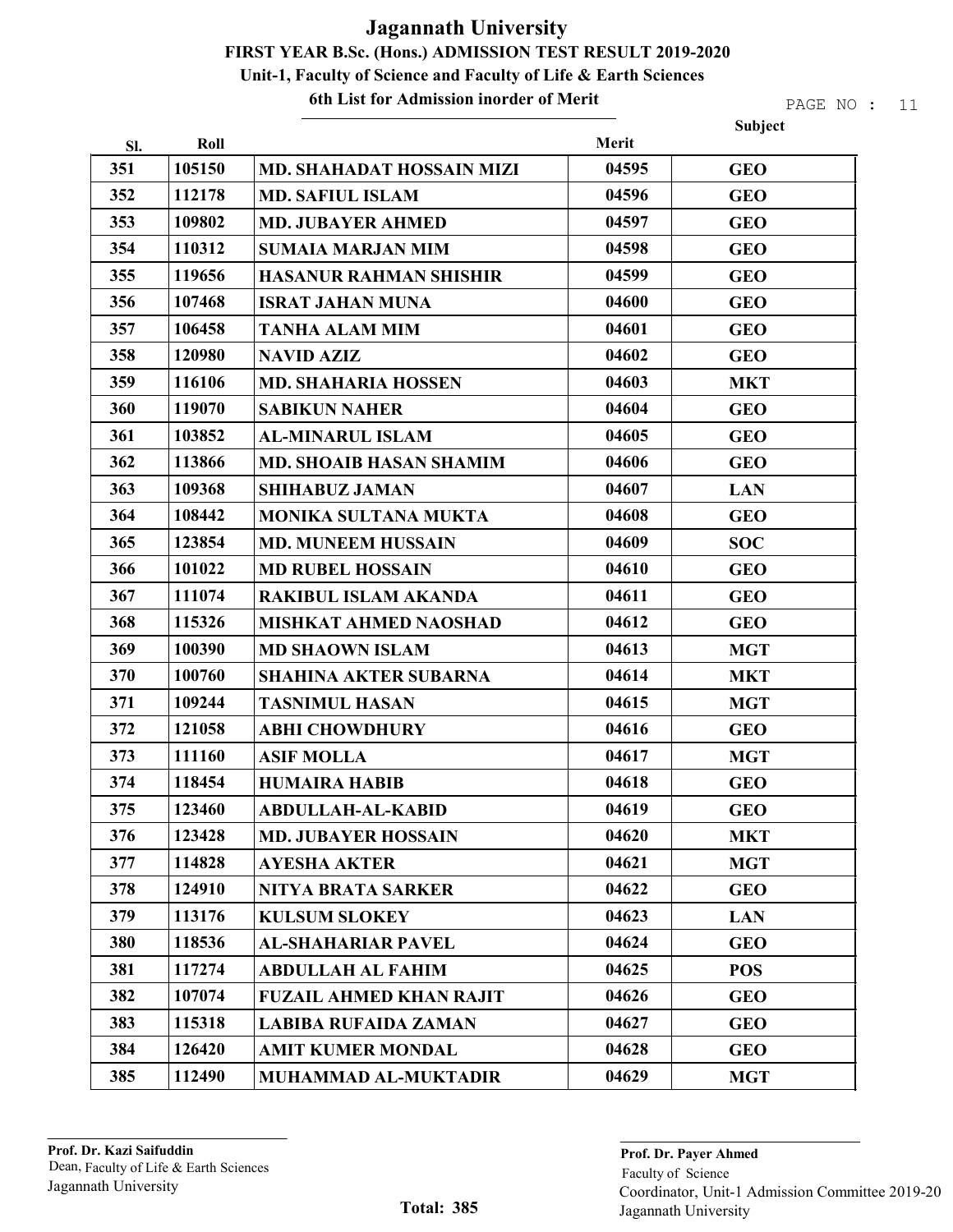6th List for Admission inorder of Merit

|     |        |                                  |       | Subject    |
|-----|--------|----------------------------------|-------|------------|
| SI. | Roll   |                                  | Merit |            |
| 386 | 123904 | <b>MD. ARAFAT ISLAM RAZ</b>      | 04630 | <b>MGT</b> |
| 387 | 104530 | <b>MD. PIAS</b>                  | 04631 | PHI        |
| 388 | 101582 | <b>TANJIN ZAHAN NIPA</b>         | 04632 | <b>IML</b> |
| 389 | 123766 | <b>MD. SHEAF HASSAN</b>          | 04633 | <b>MGT</b> |
| 390 | 124724 | <b>NAZIBA AKTER</b>              | 04634 | <b>BEd</b> |
| 391 | 118928 | <b>PANNA DAS</b>                 | 04635 | <b>MGT</b> |
| 392 | 112468 | <b>ISHRAT JAHAN INUKA</b>        | 04636 | <b>MGT</b> |
| 393 | 123518 | <b>ASHRAFUL ISLAM</b>            | 04637 | <b>LAN</b> |
| 394 | 100046 | <b>MD. ARIFUL ISLAM</b>          | 04638 | <b>POS</b> |
| 395 | 122978 | <b>MD. SABBIR AHMED</b>          | 04639 | <b>MKT</b> |
| 396 | 110524 | <b>MD. ROBEN MIA</b>             | 04640 | <b>MKT</b> |
| 397 | 115376 | <b>MD. JAHIDUL ISLAM</b>         | 04641 | <b>POS</b> |
| 398 | 120770 | <b>IMTIAJ AHAMMAD RANA</b>       | 04642 | <b>MGT</b> |
| 399 | 124218 | <b>MD. SHA MIM</b>               | 04643 | <b>HIS</b> |
| 400 | 116874 | <b>NURE-E-ALOM</b>               | 04644 | <b>MGT</b> |
| 401 | 100014 | <b>MD. SHIHAB HOSSAIN</b>        | 04645 | <b>SW</b>  |
| 402 | 114368 | <b>MD. ABDUR RAHMAN RAHAD</b>    | 04646 | <b>MGT</b> |
| 403 | 125412 | <b>NILOY KUNDU</b>               | 04647 | <b>HIS</b> |
| 404 | 100466 | <b>EFFAT MAHAJABIN AHONA</b>     | 04648 | <b>HIS</b> |
| 405 | 107550 | <b>SHARUAR ALAM</b>              | 04649 | <b>IML</b> |
| 406 | 116028 | <b>MARIUM BINTE ATIQ SUMAIYA</b> | 04650 | <b>HIS</b> |
| 407 | 120950 | <b>MD. YOUNUS ALI</b>            | 04651 | <b>HIS</b> |
| 408 | 119808 | <b>RUKSANA PARVIN RUNU</b>       | 04652 | <b>HIS</b> |
| 409 | 114390 | <b>MD SAJIB SARKER</b>           | 04653 | <b>HIS</b> |
| 410 | 110726 | <b>ZERIN TASNIM DRISTY</b>       | 04654 | <b>HIS</b> |
| 411 | 109530 | <b>MD. KAIS</b>                  | 04655 | <b>HIS</b> |
| 412 | 102274 | <b>MAREAM RAHMAN</b>             | 04656 | <b>IML</b> |
| 413 | 115298 | <b>IMAM MEHEDI HASAN NAYON</b>   | 04657 | <b>SOC</b> |
| 414 | 114988 | <b>SANJIDA AKTER ORNI</b>        | 04658 | <b>SOC</b> |
| 415 | 104566 | <b>MARIA MUMTAHENA MEGHA</b>     | 04659 | <b>BEd</b> |
| 416 | 100534 | <b>RAISA RAHMAN</b>              | 04660 | <b>HIS</b> |
| 417 | 101432 | <b>MOHAMMAD SHARIFUL ALAM</b>    | 04661 | <b>POS</b> |
| 418 | 101222 | <b>MASHRAF JAHAN SHAIQ</b>       | 04662 | <b>LAN</b> |
| 419 | 118596 | <b>SHANJIDA ISLAM</b>            | 04663 | IH         |
| 420 | 112878 | <b>MD. JIHAD KHAN</b>            | 04664 | <b>BEd</b> |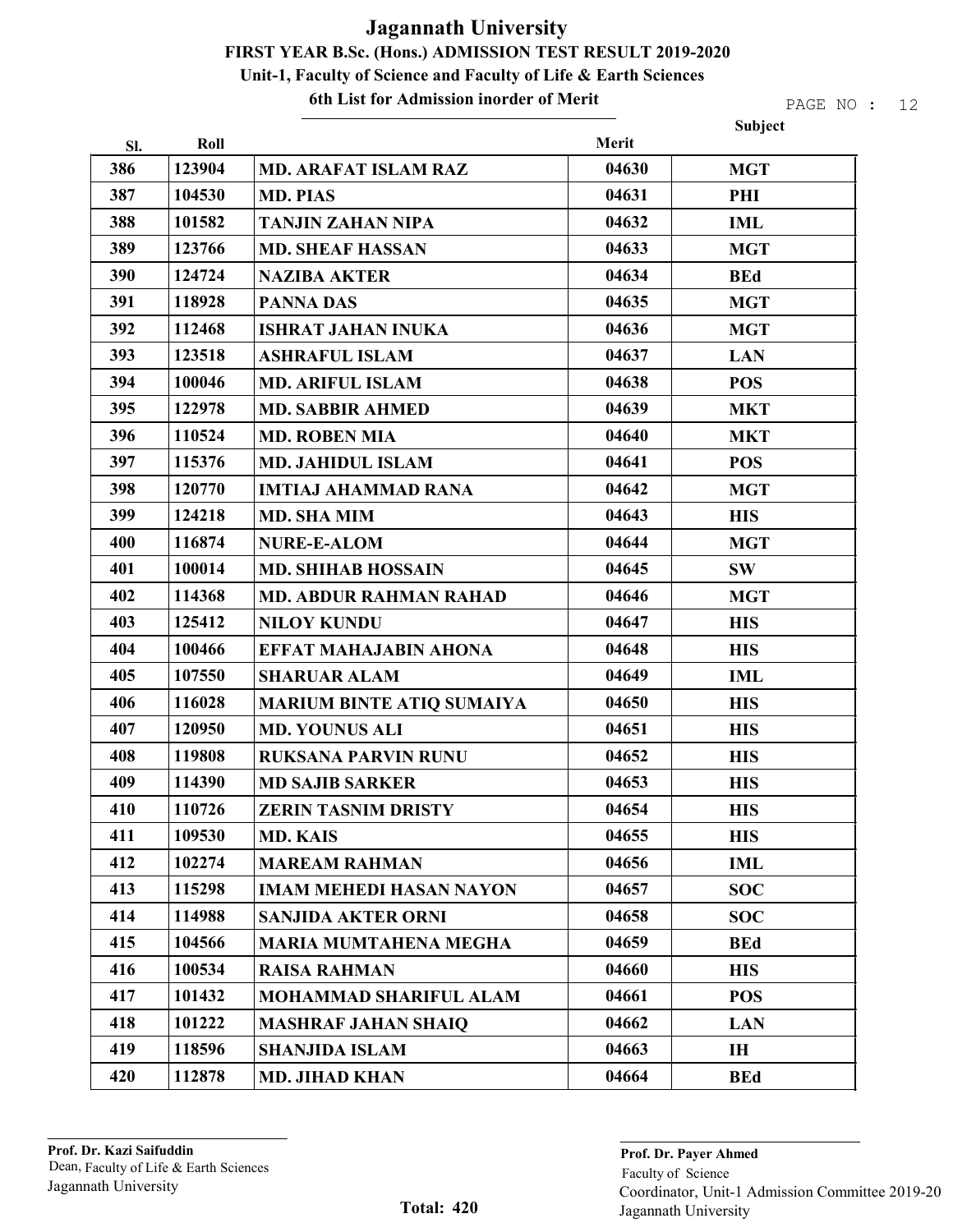6th List for Admission inorder of Merit

|     |        |                                  |       | Subject    |
|-----|--------|----------------------------------|-------|------------|
| SI. | Roll   |                                  | Merit |            |
| 421 | 105836 | <b>AMIT KANTI RAY BADHON</b>     | 04665 | <b>SW</b>  |
| 422 | 114470 | <b>MST. SONIA AKTER</b>          | 04666 | <b>POS</b> |
| 423 | 104134 | <b>MD. JUBAYER RAHMAN</b>        | 04667 | IH         |
| 424 | 117514 | <b>JAHIDUL HAQUE</b>             | 04668 | <b>IH</b>  |
| 425 | 122740 | <b>MD SIFAT ISLAM</b>            | 04669 | <b>POS</b> |
| 426 | 106322 | <b>MD. SHOGIB HASAN</b>          | 04670 | <b>SOC</b> |
| 427 | 119316 | SM MEHEDI HASAN MUGDHAW          | 04671 | <b>IH</b>  |
| 428 | 114872 | <b>MD. REJWAN AHMED</b>          | 04672 | <b>BEd</b> |
| 429 | 106724 | <b>MD RAFI MUSTAFA OVI</b>       | 04673 | <b>BEd</b> |
| 430 | 125742 | <b>MD. SEZANUR RAHMAN</b>        | 04674 | <b>POS</b> |
| 431 | 108106 | <b>TANBIN TANHA</b>              | 04675 | <b>IH</b>  |
| 432 | 100100 | <b>JIMI AKTER</b>                | 04676 | <b>POS</b> |
| 433 | 124192 | <b>JANNATUL MOUYA</b>            | 04677 | IH         |
| 434 | 100360 | <b>MUSHFIKA JANNAT</b>           | 04678 | <b>BEd</b> |
| 435 | 111598 | <b>MD. AL MAHMUD</b>             | 04679 | <b>IS</b>  |
| 436 | 124440 | <b>RIFAT CHOWDHURY SAJAL</b>     | 04680 | <b>BEd</b> |
| 437 | 112934 | <b>TANIA AKTER</b>               | 04681 | <b>BEd</b> |
| 438 | 113712 | <b>JOYOTU DEBNATH</b>            | 04682 | <b>SOC</b> |
| 439 | 100498 | <b>MD. MOSTAFIZUR RAHMAN</b>     | 04683 | IH         |
| 440 | 116428 | <b>MD. TAHMID BIN ISLAM</b>      | 04684 | IH         |
| 441 | 105238 | <b>SANJIDA ANJUM</b>             | 04685 | <b>IH</b>  |
| 442 | 126046 | <b>MD. NAZMUL HOSSAIN RHEDOY</b> | 04686 | <b>BEd</b> |
| 443 | 100836 | <b>TAHIRA SULTANA MITU</b>       | 04687 | <b>BEd</b> |
| 444 | 116740 | SHYKH AASHHABUL ZANNAT           | 04688 | IH         |
| 445 | 115234 | <b>MD. FARHAN ISRAK FAGUN</b>    | 04689 | <b>BEd</b> |
| 446 | 109642 | AYSHA MUNA                       | 04690 | <b>SOC</b> |
| 447 | 122814 | <b>MD. JEWEL RANA</b>            | 04691 | <b>IS</b>  |
| 448 | 107944 | <b>SAMIUL ISLAM</b>              | 04692 | <b>IS</b>  |
| 449 | 113088 | <b>MD. AHADUL HAQUE</b>          | 04693 | PHI        |
| 450 | 123532 | <b>MST. JIBON NAHAR</b>          | 04694 | <b>IS</b>  |
| 451 | 126496 | <b>MOHAIMINUL ISLAM</b>          | 04695 | <b>ANP</b> |
| 452 | 103090 | <b>MAHMUDUL HAQUE NAIM</b>       | 04696 | <b>POS</b> |
| 453 | 104578 | <b>TANIA SULTANA</b>             | 04697 | <b>IS</b>  |
| 454 | 123762 | <b>MD. SAJIB HOSSAIN</b>         | 04698 | <b>IS</b>  |
| 455 | 121449 | <b>MD.VOBUN MIA</b>              | 04699 | <b>POS</b> |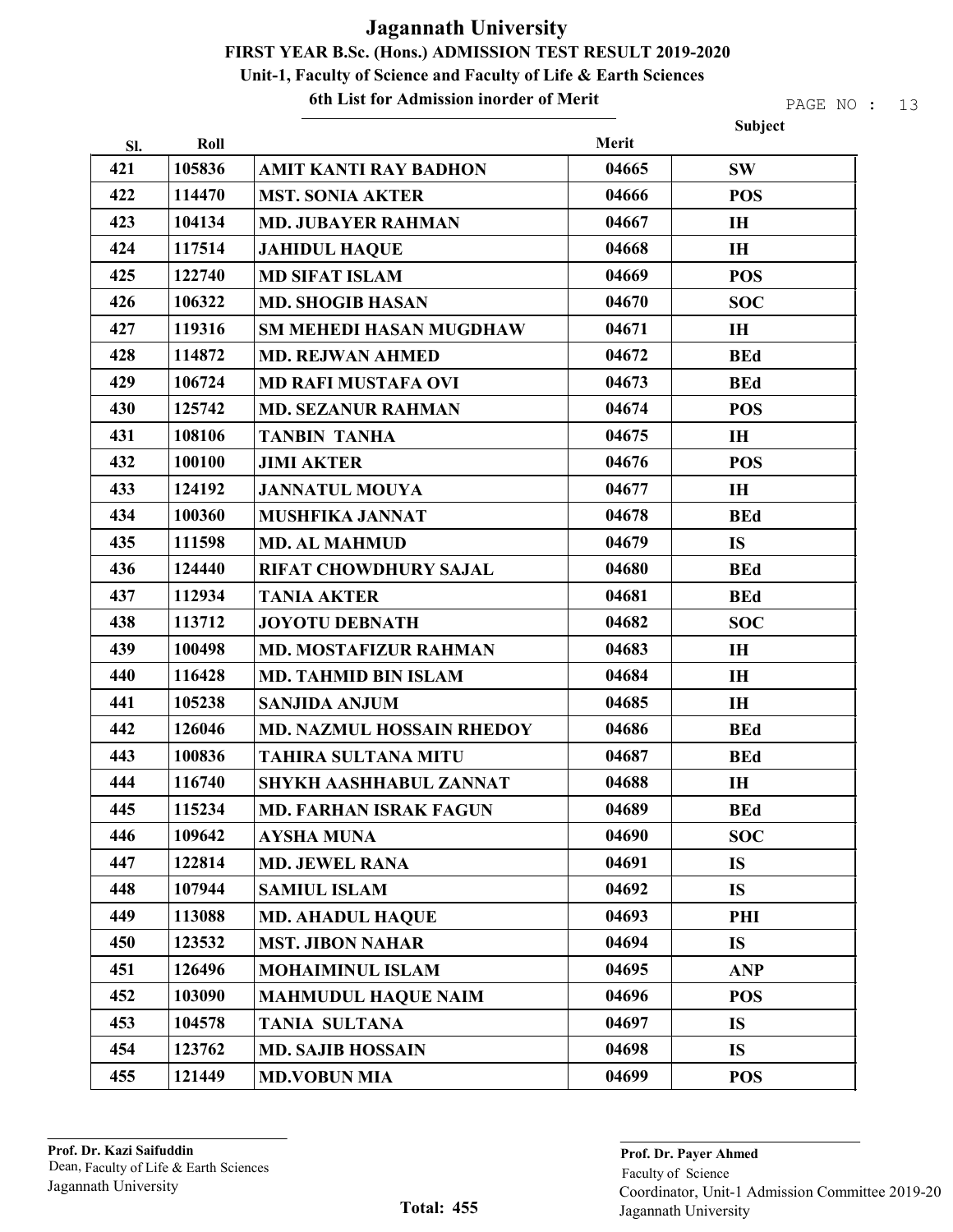6th List for Admission inorder of Merit

|     |        |                                   |       | Subject    |
|-----|--------|-----------------------------------|-------|------------|
| Sl. | Roll   |                                   | Merit |            |
| 456 | 113097 | <b>MD. HABIBUR RAHAMAN PRANTO</b> | 04700 | <b>ANP</b> |
| 457 | 122953 | <b>JARIN TANJIM SAMANTA</b>       | 04701 | <b>POS</b> |
| 458 | 116320 | <b>MD. MUHAIMINUL ISLAM</b>       | 04702 | <b>IS</b>  |
| 459 | 115807 | <b>DIP CHOWDHURY</b>              | 04703 | <b>POS</b> |
| 460 | 113185 | <b>NEAMOT ULLAH MUNNA</b>         | 04704 | <b>IS</b>  |
| 461 | 109859 | <b>MD. AL-AMIN</b>                | 04705 | <b>IS</b>  |
| 462 | 119909 | <b>MD. KAUSAR HOSSAIN</b>         | 04706 | <b>POS</b> |
| 463 | 102641 | <b>RUMKI KHATUN</b>               | 04707 | <b>IS</b>  |
| 464 | 124677 | <b>TARIKUL ISLAM</b>              | 04708 | <b>POS</b> |
| 465 | 111988 | <b>ABDULLAH AL SIAM</b>           | 04709 | <b>ANP</b> |
| 466 | 126266 | <b>TOFAYEL</b>                    | 04710 | PHI        |
| 467 | 103894 | <b>PRANTO KUMAR SHAHA</b>         | 04711 | <b>SOC</b> |
| 468 | 125033 | <b>MD. SHAHRIAR HOSSAIN</b>       | 04712 | PHI        |
| 469 | 102835 | <b>MD. TAHMID HOSSIN</b>          | 04713 | PHI        |
| 470 | 113233 | <b>HASIBUL MIZAN SHANTO</b>       | 04714 | PHI        |
| 471 | 104109 | <b>SOUROV ROY</b>                 | 04715 | <b>SW</b>  |
| 472 | 117479 | <b>MOST. NAHIDA UMME TAMIM</b>    | 04716 | PHI        |
| 473 | 111704 | <b>MD. ASIKUR RAHAMN</b>          | 04717 | <b>POS</b> |
| 474 | 109106 | <b>NOSHIN SAIARA</b>              | 04718 | PHI        |
| 475 | 123334 | <b>MD.NAYON HOSSEN</b>            | 04719 | PHI        |
| 476 | 107836 | <b>MD. JAWADUN NUR MAHIN</b>      | 04720 | <b>SOC</b> |
| 477 | 126658 | <b>TAMIM HASAN</b>                | 04721 | <b>SOC</b> |
| 478 | 122772 | <b>MD. REDOWAN RAHMAN RAFID</b>   | 04722 | <b>ANP</b> |
| 479 | 121008 | <b>MD.SHAKIL AL MAMUN</b>         | 04723 | PHI        |
| 480 | 106644 | <b>MD.JULKAR NAEEM</b>            | 04724 | PHI        |
| 481 | 123236 | <b>MAISHA TASNIM SAMANTA</b>      | 04725 | PHI        |
| 482 | 111256 | <b>GULAM MUSTOFA</b>              | 04726 | PHI        |
| 483 | 100346 | <b>MD. MARUF ALI</b>              | 04727 | <b>SW</b>  |
| 484 | 101178 | <b>ADEL ABDULLAH HAMID</b>        | 04728 | PHI        |
| 485 | 100334 | <b>TANMAY MAITRA TANU</b>         | 04729 | <b>SW</b>  |
| 486 | 100662 | ANIKA TABASSUM SIDDIQUE           | 04730 | PHI        |
| 487 | 100172 | <b>MOST. FAHIMA AKTER BENU</b>    | 04731 | PHI        |
| 488 | 103064 | <b>ANIK SARKER</b>                | 04732 | PHI        |
| 489 | 109876 | <b>FARHA TASNIM</b>               | 04733 | PHI        |
| 490 | 121056 | <b>MD. MILLENNIUM RAHMAN</b>      | 04734 | <b>ANP</b> |